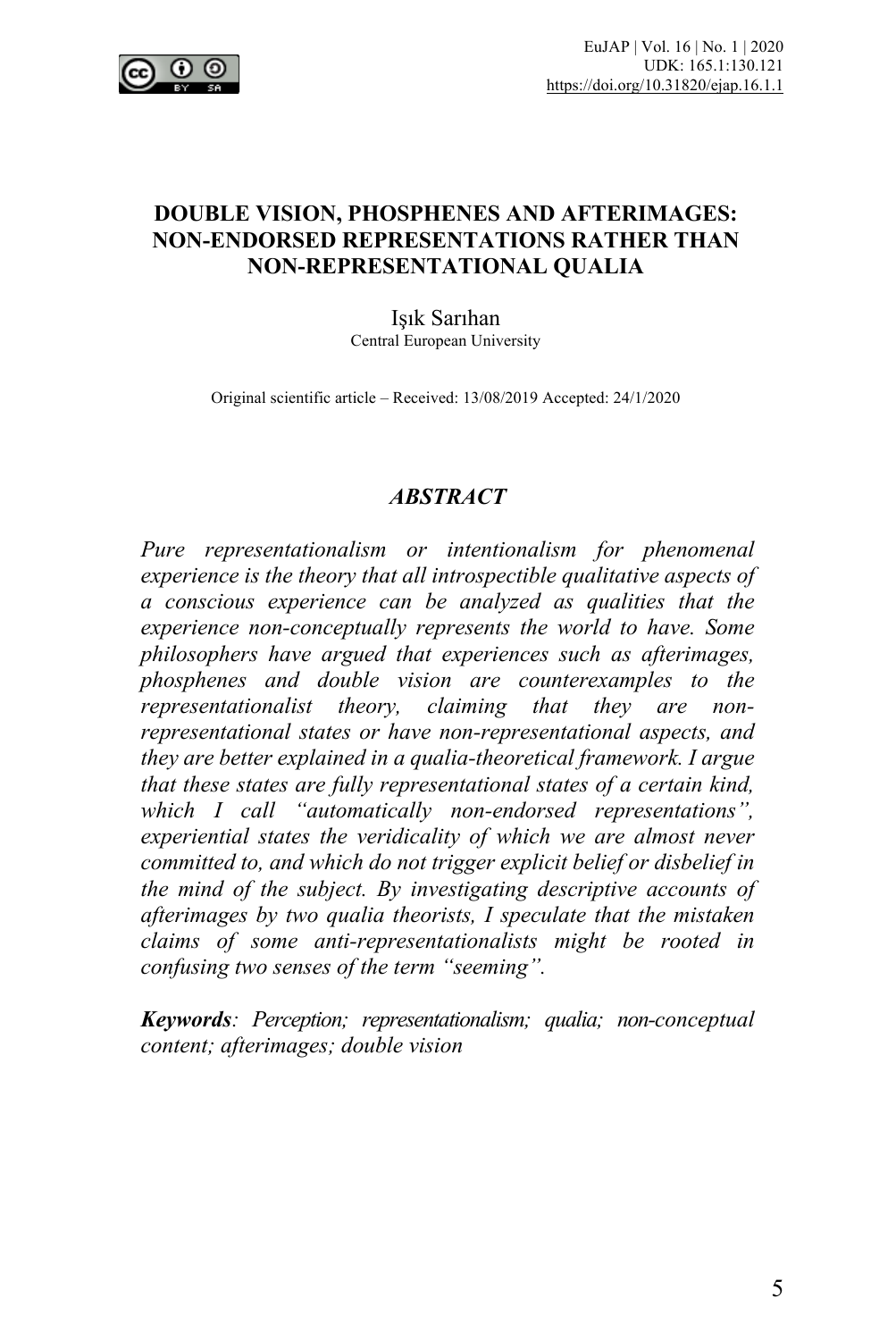### **1. Introduction**

This paper deals with the question of the nature of experiential phenomena such as afterimages, double vision and phosphenes. When you close your eyes and apply pressure on them, you can experience a swirling array of colored dots or patches. Is this a representational mental state? Is it possible to say that there is a way that the world visually appears to you while having this experience, that is, does the experience consist in a visual appearance that can be judged to be truthful or misleading about the visible environment? Does the experience, as it were, tells you anything true or false about reality, does it have a truth-evaluable content? When you introspect, do you become aware of this experience by being aware of how the world qualitatively appears to be, a way which it may or may not be, or do you become aware of it by becoming aware of something else, say, some actual qualities of the mental state itself that cannot be spelled out as the qualities that the world appears to have? Or consider the visual phenomenon of double vision: Is the difference between "single" and double vision a difference about the representational content of these experiences, that is, a difference about how things look? If not, what is the difference?

One might think that the answer is straightforward: The difference between double and ordinary vision is a difference between how things visually appear to be. In double vision, objects visually look doubled in an unusual way, even though we do not take them to be doubled in the great majority of cases. In the case where I rub my eyes and undergo a phosphene experience, my vision suggests me a two-dimensional ghostly world of chaotic colors that exist slightly behind my eyes, even though I do not believe that there are such colors somewhere in there or out there. Some reasonable philosophers disagree with this account. They claim that such experiences, or some aspects of these experiences, cannot be spelled out in terms of appearance or representation. $<sup>1</sup>$ </sup>

<sup>&</sup>lt;sup>1</sup> In philosophical literature, the term "appears" and its cognates have also taken on a separate sense which is distinct from the sense expressed by the term's use in the context of an appearance-reality distinction. Such uses of the term do not necessarily imply the experiential state's having truth-evaluable content, rather, the term is used to capture "phenomenal character". Throughout this paper, I use "appear" and similar terms in the sense that implies a truth-evaluable state, as in "that box appears white to Agnes" ("X appears to have the property Y to subject  $Z$ "). Perhaps there is a coherent understanding of phenomenal character distinct from content, even though I doubt that there is, but in any case, my preference regarding the usage of the term confined to its narrow sense shall be taken as a mere terminological preference rather than a theoretical attitude towards how the term should be used. But for an argument that phenomenal character logically implies content, see Siegel (2010).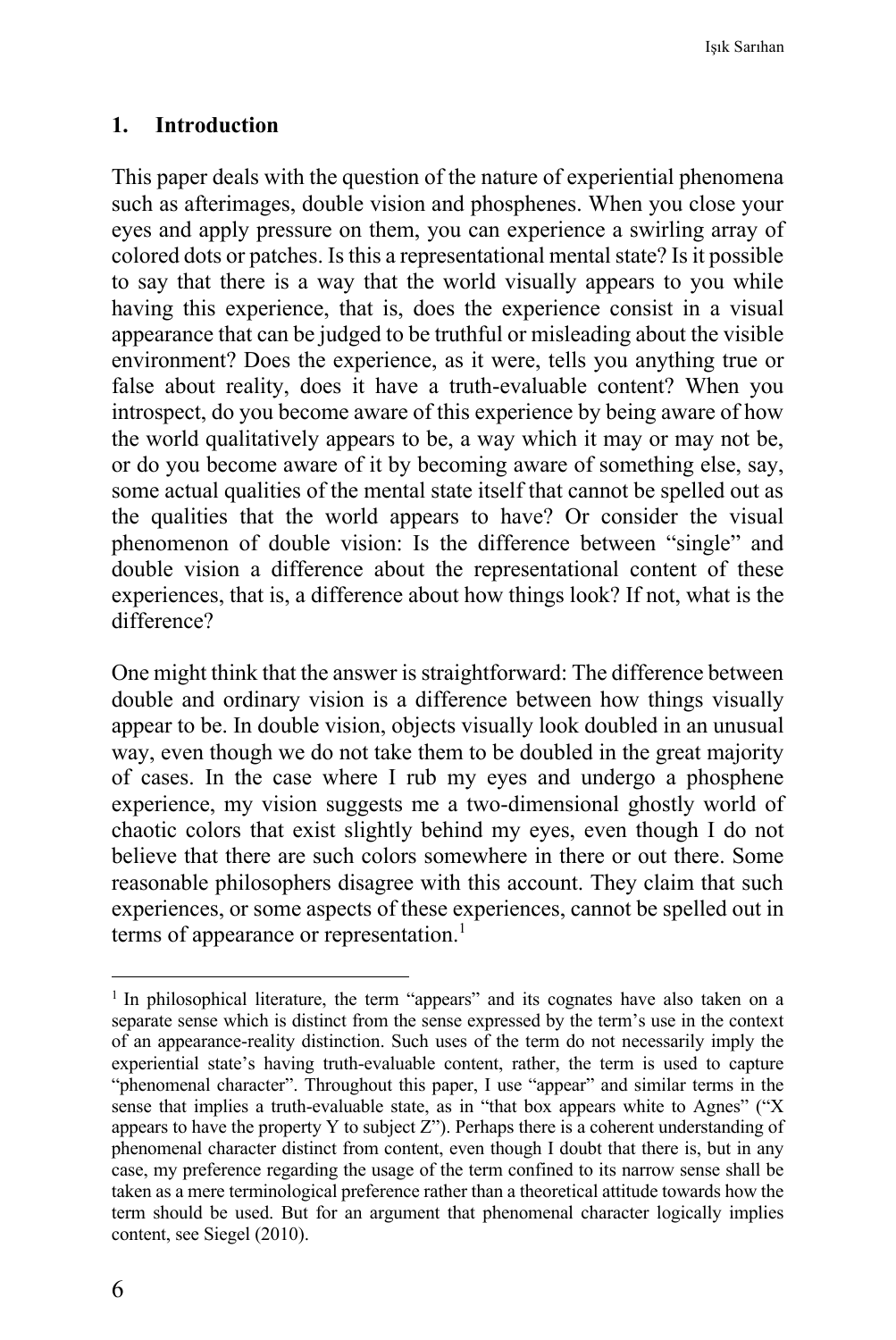Representationalism or intentionalism for phenomenal experience, in its stronger variety, is the theory that all introspectible qualitative aspects of a conscious experience are qualities that the experience non-conceptually represents the world to have.<sup>2</sup> Some philosophers have argued, on the basis of introspective examination, that there are certain experiential states which are not fully representational, with afterimage experiences being the paradigmatic example of such states (Boghossian and Velleman 1989; Block 1996; Kind 2008). According to the anti-representationalist line of analysis, such states, or some aspects of these states, do not represent the world to be in a certain way. They do not have truth-evaluable content or intentional objects. It cannot be said that they are "about something" or that they are true or false. And as we can be aware of these mental states by introspection, the properties in virtue of which we are aware of them should be non-representational or non-intentional properties, and then the point about these special experiences are generalized to all experiences by some argumentative move or other. Therefore, the argument goes, representationalism about experience is false: There is more to experience than representation, and this can be revealed by an introspective analysis of the phenomenology of certain experiences. Introspection allegedly reveals "qualia" besides the representational facts about these experiences.<sup>3</sup> I will assume that the reader has some acquaintance with the concept of a quale and its place in contemporary philosophy of mind. I will just leave it at mentioning that here we are dealing with qualia in the restricted sense of the term that applies to mental qualities<sup>4</sup> that are concretely instantiated while undergoing an experience, and not with the

<sup>2</sup> For seminal examples of representationalism, see Byrne (2001), Thau (2002), and Tye (2000). Representationalists of the "impure" sort (see Chalmers 2004 for the distinction) hold that the qualitativeness of a phenomenal experience is not only determined by the content of a representation but also by its "mode" or "manner". The final verdict on pureversus-impure representationalism has no bearing on the debate dealt within this paper.

<sup>&</sup>lt;sup>3</sup> In the times before there was a debate between qualia theory and representationalism, these revealed properties would be classified as "sensations" or "properties of a sensory field" (Peacocke 1983) or "sense-data" (Moore 1939; Jackson 1977).

<sup>4</sup> It has been suggested by an anonymous reviewer that "mental qualities that are concretely instantiated while undergoing an experience" is too weak to be rejected by representationalists. This would be the case if this characterization mentioned the instantiation of "properties" rather than "qualities". According to representationalism, experience instantiates properties for sure, such as the property of representing something. The term "quality" is chosen here particularly to narrow down the range of properties instantiated in an experience that are acceptable by the representationalist, as nonrepresentationalist theories rely on the actual instantiations of a quality to explain the qualitative character of experiences, such as qualia, or qualities of sense-data, or qualities of the objects in the actual environment. According to representationalism, the mere appearance of such qualities, without any actual quality concretely existing, explains the qualitativeness of experience.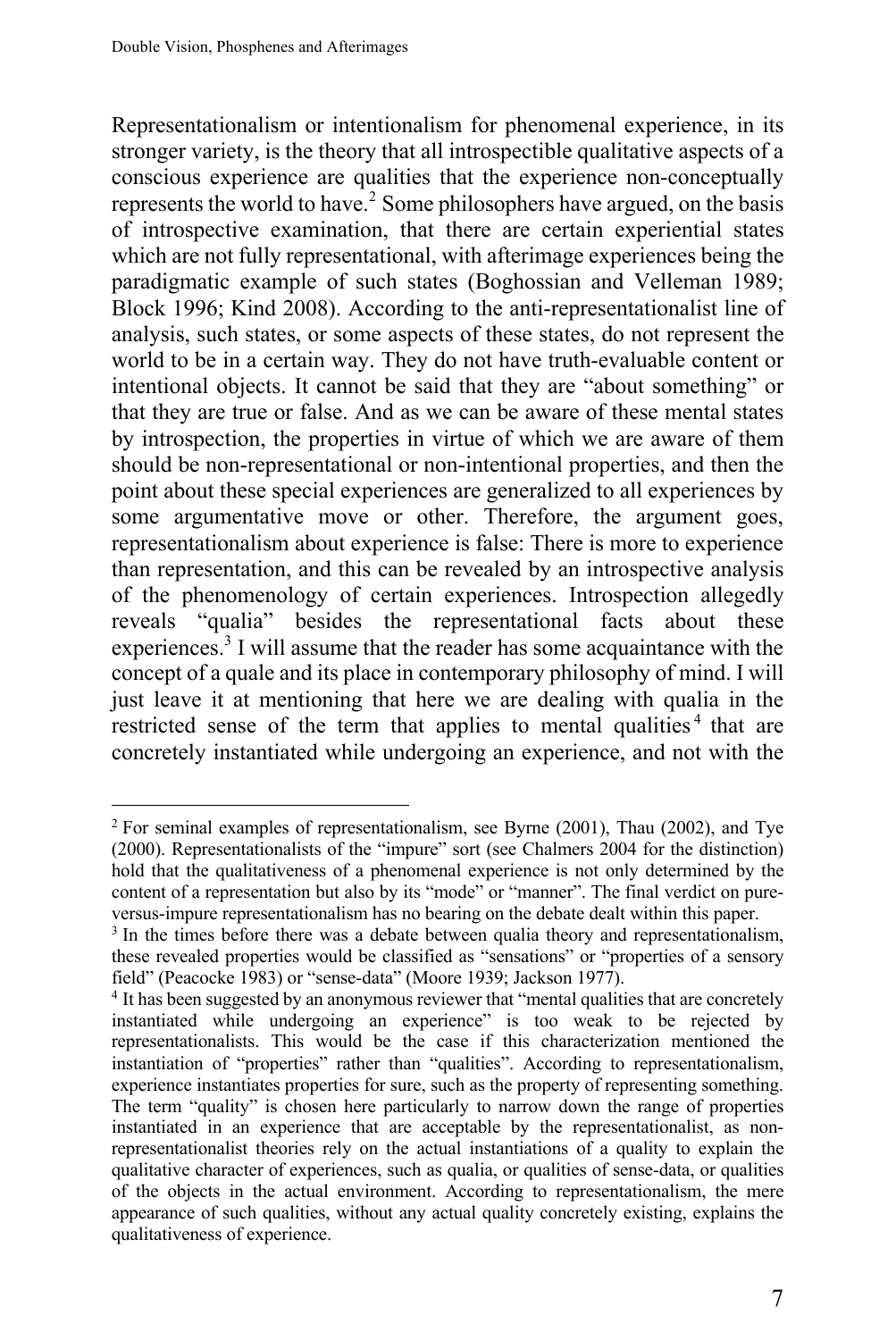term "qualia" that is sometimes used as a placeholder for whatever accounts for the qualitative aspect of experience.<sup>5</sup>

In this paper, I argue that the experiential states that are brought forward as examples in such arguments for qualia are not really nonrepresentational states, but they are a sub-class of fully representational states. These are representational states the contents of which we do not endorse at the cognitive level, and their qualitative phenomenology is exhausted by the facts about *how things appear*, that is, by facts about what qualities show up in the intentional or representational content of the experience. By examining the claims of two defenders of the qualia view, Ned Block (1996) and Amy Kind (2008), I will try to show that the invalid argument against representationalism rests on confusing nonrepresentationality with what I want to call "non-endorsement of mental representations". That is, these authors themselves describe such states as if they were non-endorsed representations, before making the logically illegitimate move that they are non-representational. I will also speculate about the causes of the confusion. I will suggest that the content of the experiential states deployed in such arguments differ from other nonendorsed representations in being either obviously non-veridical or being impossible, and so they lose their belief-inducing function, becoming automatically non-endorsed states. This makes it harder to see how they could be true or false in the first place, as we almost never have environment-directed beliefs, or even explicit disbeliefs, triggered by these states. When this is coupled with an ambiguity in our appearance-talk, some of us are lead to the confused conclusion that such states are nonrepresentational. When we are helped out of the confusion, we see that there is no need to postulate qualia to analyze such states. There are, for sure, various arguments in defense of qualia, and the appeal to afterimages and the like is only one such argument. Qualia theorists, in general, can be, and often are, fine with the idea that there are representational aspects of experience and there can be a close relation between qualia and the representational content. But arguments that appeal to afterimages and the like rest on a specific phenomenological analysis of these experiences which aim to show that these experiences are (partly) non-representational. So these particular arguments for qualia shall be rendered unmotivated with the help of a full representationalist analysis of these experiences.

<sup>&</sup>lt;sup>5</sup> According to this second meaning of "qualia", qualia exist according to all theories of experience such as representationalism, direct realism and sense-data theory, though in such cases the term might constitute a case of terminological inflation, as talking of "experienced qualities" would most probably suffice.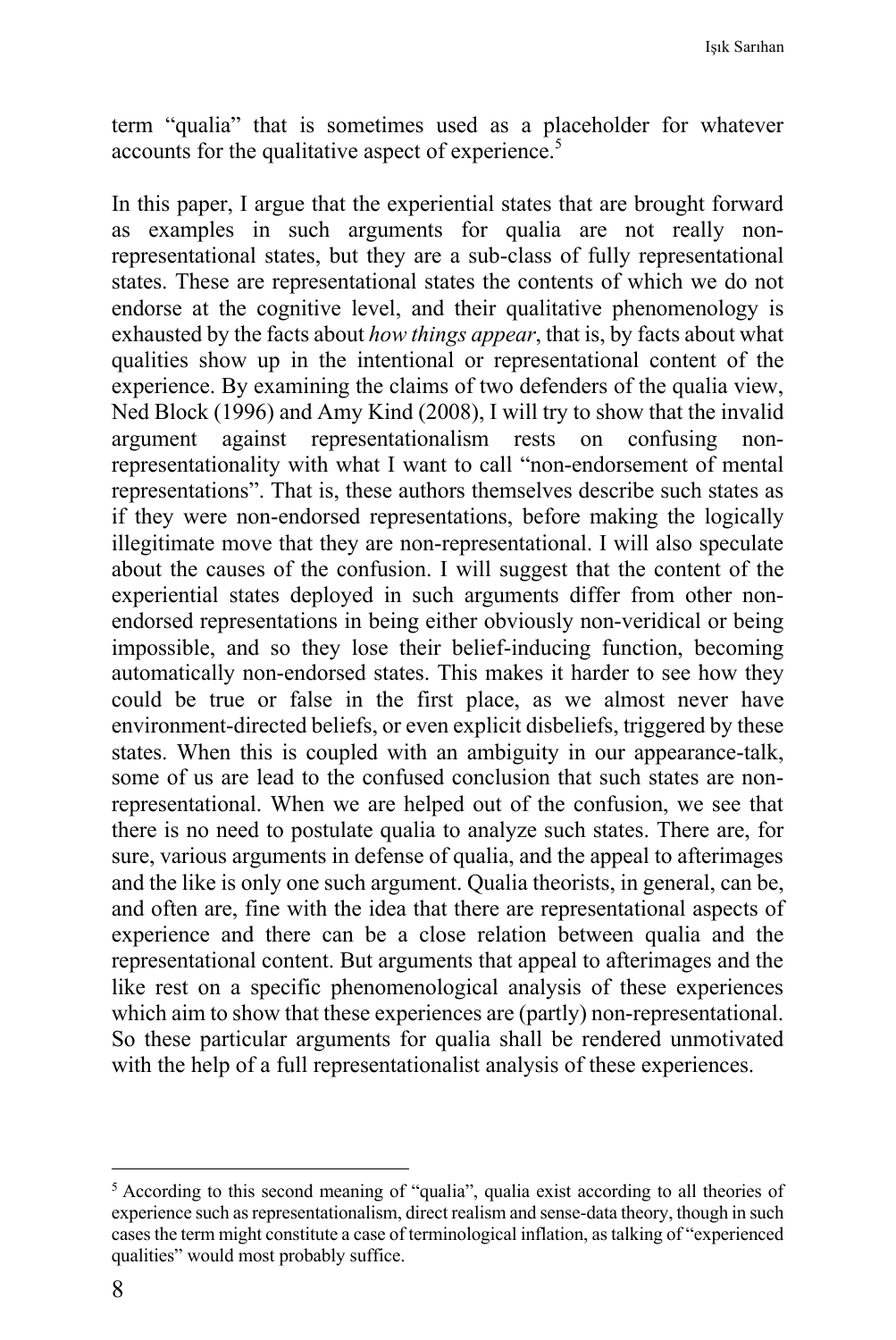Before we move on, it should be noted that to demonstrate that a mental state is representational, one doesn't need to demonstrate that the represented qualities are represented as environmental, material or mindindependent, or external to the body or to the subject. It is possible that these states represent something as immaterial, mind-dependent or mental (whatever "being represented as mental" may amount to), or as internal to the body or to the subject. They can represent objects as internal to the head, like right behind the eyes or on the eyes, in the ear, or somewhere in the head (as in the experience of internal speech and inserted thoughts). Representation is not only a matter of representing things in the external physical environment. As Byrne puts is:

The subject [of an afterimage experiment] attends to the world as it appears to her, just as she did in the initial experiment [involving colored chips.] … According to some, it appears to the subject that a red filmy thing is some indeterminate distance from her eyes. According to others, it doesn't appear to the subject that the object is in her physical environment at all: Instead it appears that the object is in some inner realm. However, this does not affect the point that the subject can only discover the phenomenal character of her experience by attending to the world (either external or internal) as her experience represents it. (Byrne 2001, 13)

Also, it needn't be the case that these representational states represent objects in the ordinary sense of the term "object". It can be that they represent properties like color and shape without these properties being bound together into what some would call proper objects, so the properties end up being represented as properties of "areas" or "patches".<sup>6</sup> These states would still have intentional objects understood in the sense of "object" expressed by the term as it is used in a representational context, while these intentional objects may not be proper "objects" in the other sense of the term<sup>7</sup> – they can belong to ontological categories such as

<sup>6</sup> Also see the related discussion in Schroer (2004).

 $\frac{7}{1}$  These intentional objects might even be qualities instantiated in an experience. So even if qualia theorists were right in analyzing experiences as states where we *seem to find* qualities instantiated in experience, there would still be some theoretical space to say that experiences are representational states, where *our experience represent an experience as having a certain quality* (see Thau 2002 for a similar argument). And it would require a separate argument for the qualia theorist to demonstrate that we should reject the representationalist analysis of such states in favor of an analysis that relies on concretely instantiated mental qualities that constitute such experiences.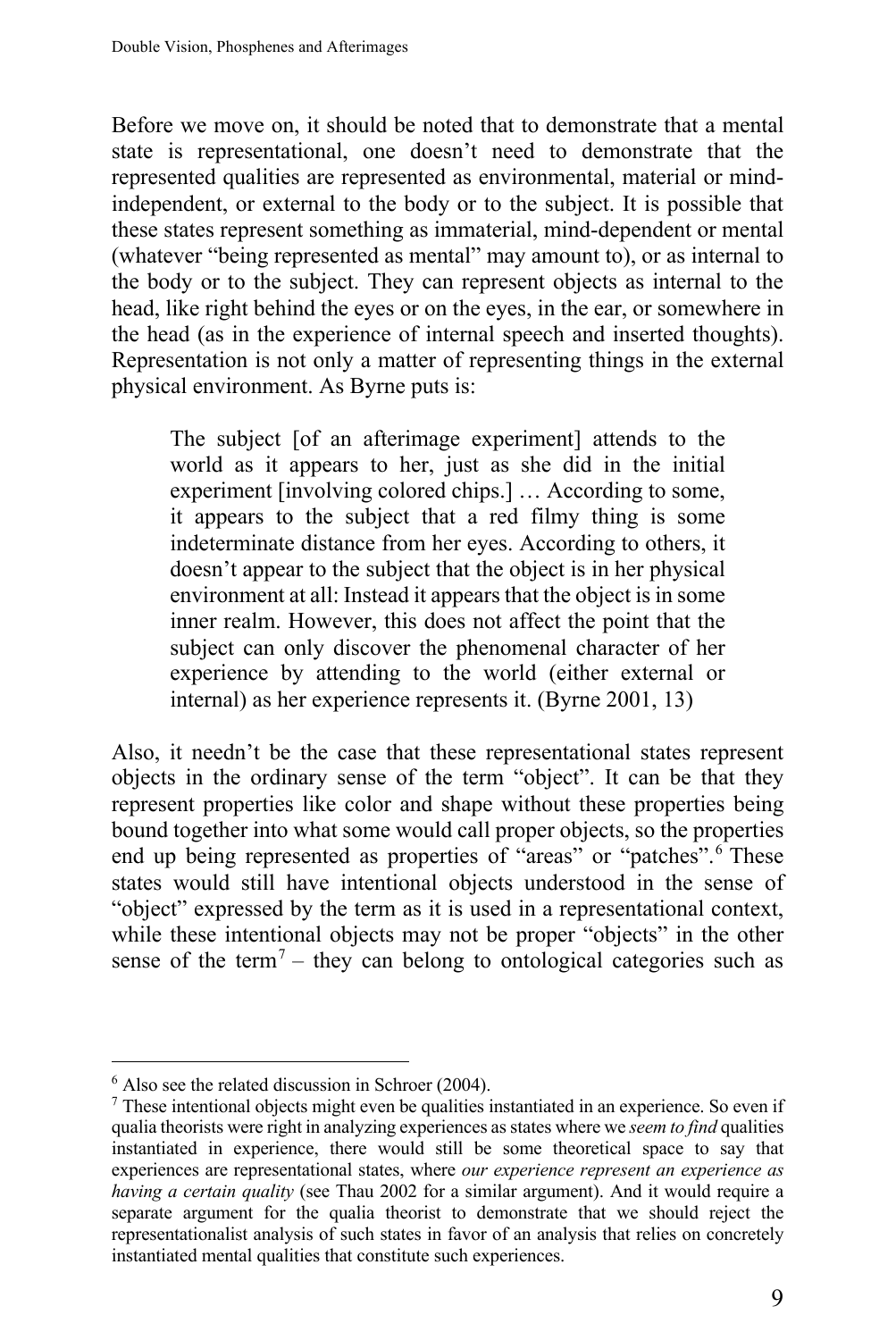properties and events.<sup>8</sup> In any case, I will be arguing for the position that, whatever the other details about these representational states are, the properties being represented in visual phenomena like phosphene and afterimage experiences are those like color, shape and location which we also find in more ordinary visual states.

One last terminological point I should note is that the term "representation" that I rely on throughout this paper does not necessarily rest on an externalist or relational understanding of the term found in accounts that analyze experiential representation as requiring some causal-informational relation to a concrete entity that is the represented object or property.

The discussions in this paper concern a dispute between representationalists and qualia theorists, without touching the disagreement between representationalist and anti-representationalists like direct realists and sense-data theorists. Some of my assumptions will not be argued for and will be just taken for granted, and that is because it is an uncontroversial point as far as the debate between the representationalists and the qualia theorists is concerned, even though it might be found controversial by the direct realists and friends of sense-data. Nothing said here is aimed at persuading them, though perhaps the representational analysis of afterimage experiences and the like can provide them examples to get a grip on how experience in general can coherently be analyzed as a representational phenomenon.

In the next section, I elucidate the concept of a non-endorsed representation, and in section three, I introduce the concept of an automatically nonendorsed representation. In section four I offer an analysis of double vision as an automatically non-endorsed representation, and in section five I do the same for afterimages and phosphenes. In section six I borrow an argument from David Bourget (2015) to help demonstrate further the representational aspect of the aforementioned visual experience types. In section seven, I analyze passages from Block (1996) and Kind (2008), and try to show that their anti-representational arguments fail and that the failure is due to a confusion. Section eight investigates the psychological and linguistic roots of this confusion, pointing to an ambiguity in our appearance-talk and to special features of afterimages and the like that make them different from other illusory experiences that are not deployed for anti-representationalist arguments. The ninth section concludes the

See Phillips for a list of features of afterimages which, according to antirepresentationalists, makes afterimages "incompatible with […] being apparent presentations of public objects" (2013, 418).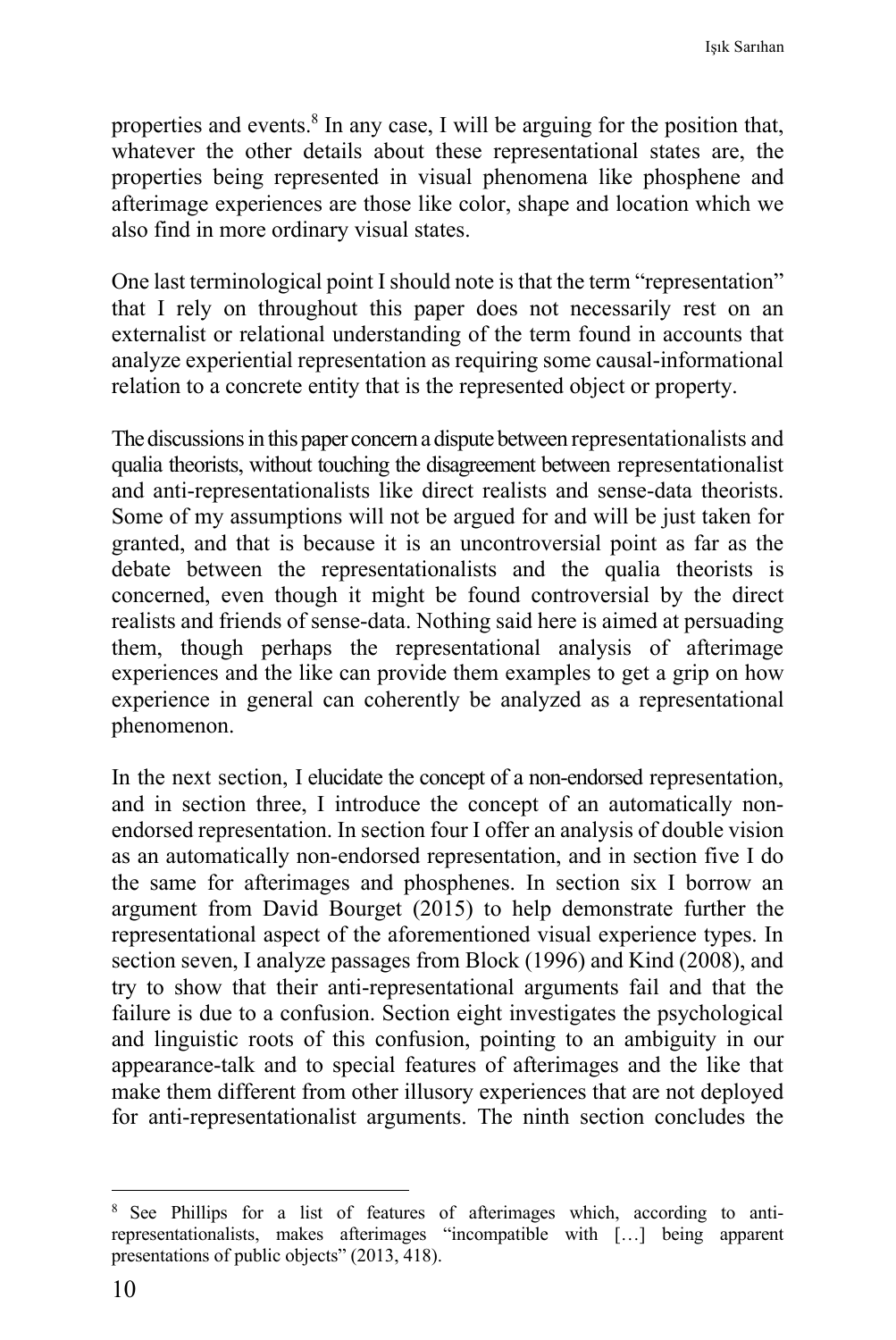discussion, briefly hinting at similar strategies to resolve the debate about other allegedly non-representational states like pain and orgasm experiences.

# **2. Non-Endorsed Representations**

Hereby I introduce the term "non-endorsed representational content": A mental state has a non-endorsed representational content if it has truthevaluable content but the subject doesn't take the content as true on a higher, cognitive level.<sup>9</sup> This doesn't mean that the subject necessarily takes the content to be false. As we will see, there are cases of nonendorsed representations which are neither taken as true nor taken as false, states that have completely lost their automatic belief (or disbelief) inducing role and also probably have lost most of their other causal roles that produce intentional behavior. Maybe it would be better to coin two different terms for these two different phenomena, to capture the difference between, on the one hand, a subject explicitly disbelieving the content of the experience, and, on the other hand, neither explicitly believing nor disbelieving it, but my terminological aims will be less ambitious. And perhaps there can be a non-conceptual feature of phenomenal experience that is something like a pre-cognitive analogue of non-endorsing, but for the purpose of this paper, we need not enter that territory.

Let me make clearer what I mean by "endorsement". There is a type of endorsement which is directed at the representation itself, which requires the subject to understand that she is in a representational state, and to hold the belief that this state represents the world veridically.<sup>10</sup> This kind of endorsement is presumably limited to adult human beings and perhaps some animals that have the concept of representation or the concept of an appearance-reality distinction. However, there is a more basic type of endorsement, which can also be applied to non-human animals and human infants. This kind of endorsement can be simply defined by a way that the world looks to a subject, and given no disturbance from an appearancereality distinction at the cognitive level, what appears to exist is the same as what is taken to exist.

<sup>9</sup> The concept of a non-endorsed representation has some parallels with the concept of an alief (Gendler 2008), but aims to capture a phenomenon at the experiential level.

<sup>&</sup>lt;sup>10</sup> Of course, a subject who is not a philosopher or a cognitive scientist by profession does not think about her experiences *via* technical terms like "representation", "content", or "veridicality", but can nevertheless think of appearances and think about whether things are as they appear or not.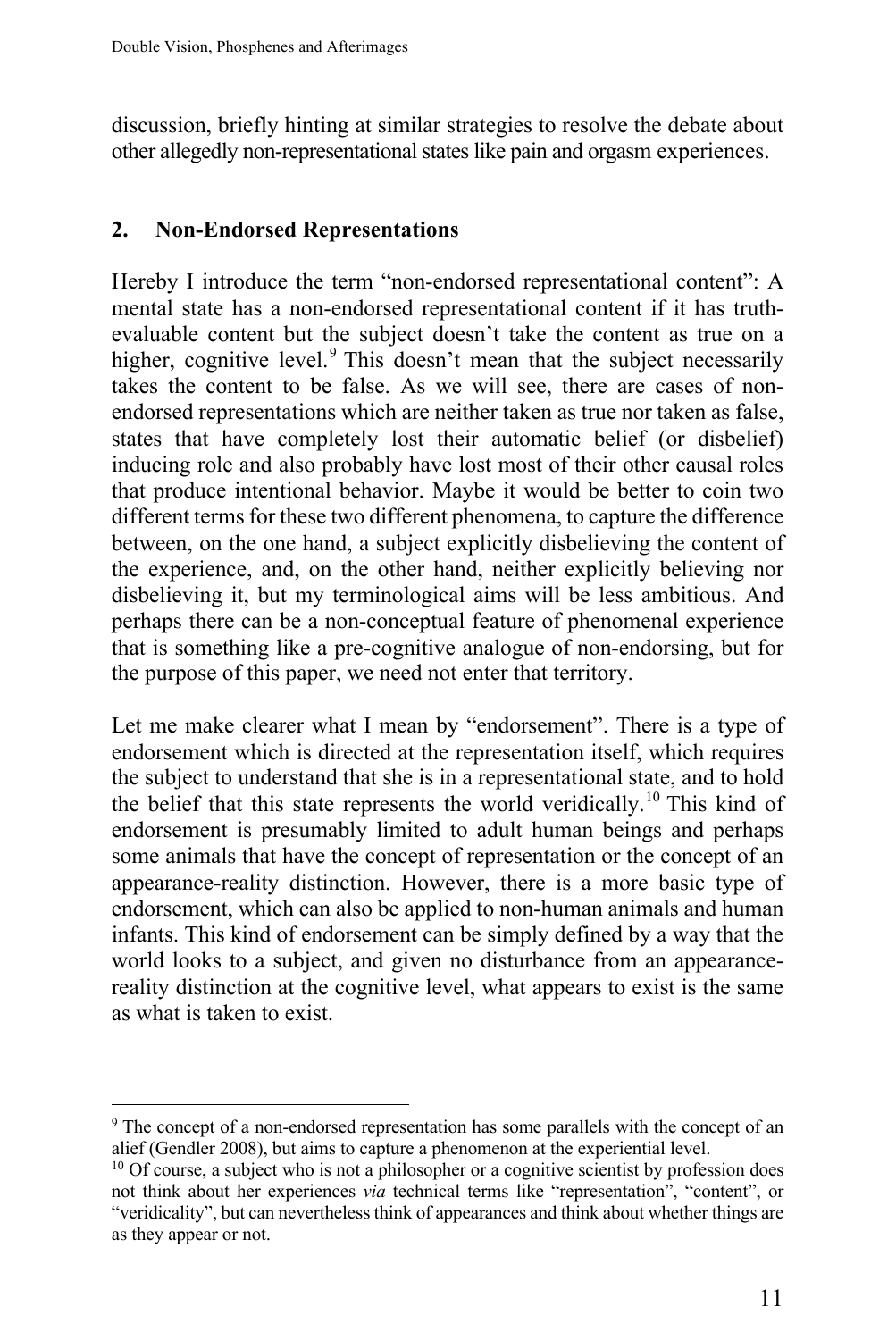I will leave it open whether creatures without higher-order beliefs directed at their own mental representations can have non-endorsed mental states or not, that is, whether there can be a purely non-conceptual state of nonendorsement, but as I remarked above, nothing I will say in this paper hinges on this. Also, I will not be concerned with the question of whether all mental states need a higher-order state to become endorsed (which would imply that some mental states will always end up non-endorsed), and I will also not be concerned with the question of whether some states, like belief, carry a "built-in" feature of endorsement and are automatically endorsed unless challenged by a higher-order doubt. In the following discussion, I am mainly concerned with non-cognitive states such as vision that lose their function of inducing beliefs about things that they ordinarily do induce beliefs about, and that will be what I am primarily trying to capture with the term "non-endorsement".

The Müller-Lyer illusion is an often presented example for what I have called a non-endorsed representation: Two lines seem to be of different length due to the different direction of the arrowheads at the ends of the lines, but they are indeed equal. As soon as you learn that this is an illusion, you stop believing what is represented. But the phenomenal state still keeps representing the world in the way it did, it retains its visual representational content. This applies to all illusions the illusoriness of which we are aware of while undergoing them, and to pseudo-hallucinations like those had by subjects with Charles Bonnet syndrome. Lucid dreams and some hallucinogen-induced experiences are among other examples. In all these cases the world is represented to be in a certain way, it phenomenally seems to a subject that things are some way or other: That one line is longer than the other, that the clouds are getting twisted, or that there is a purple monkey in the room. However, such representations are not endorsed by the subject. We can ordinarily talk of such states in a way of saying "that looks thus and so to my eyes, but I know that it isn't thus and so". In these states of non-endorsement there is a clash between what is phenomenally represented and what is believed, or to put it idiomatically, one's mind or senses are playing tricks on one while one is aware of the tricks.

There are also some states, like imagination, which, by their nature, do not make us committed to endorsing their content. When you imagine a yellow lemon, you do not believe that there is a yellow lemon, nor you disbelieve that there is a yellow lemon. Imagination does not induce true or false beliefs, at least not the kind of belief that is targeted at something in the perceptible environment that should match the content of the act of imagination, just like a painting of a yellow lemon is not in the business of making you believe that there exists or doesn't exist a yellow lemon. Still, like the painting, the state has an intentional object: A yellow lemon. It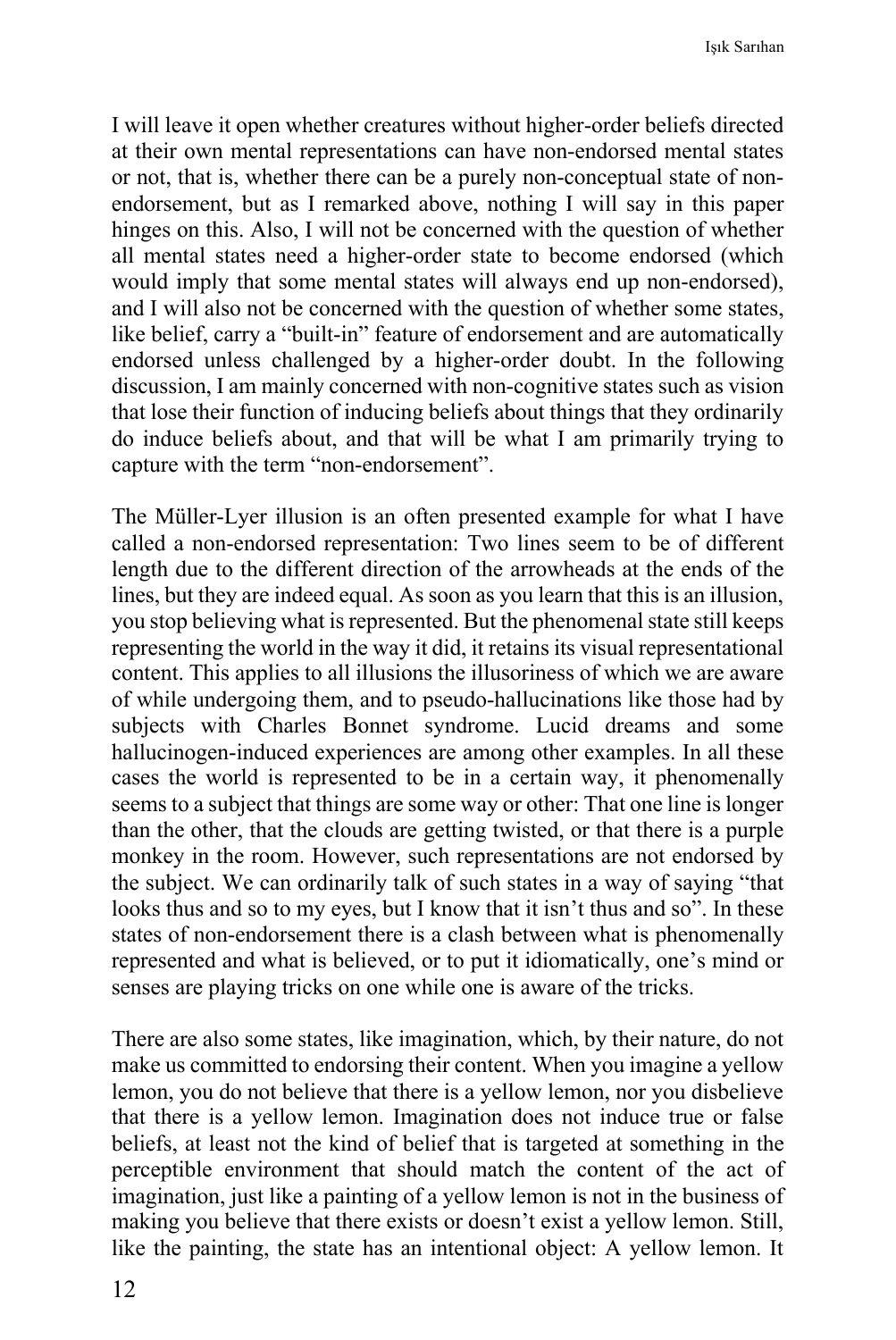represents a yellow lemon. By visually imagining, one forms in one's mind a contentful visual state, representing objects and their properties as viewed from a certain perspective.<sup>11</sup> One can find other examples, from standard experiences or clinical data, where the appearance content stays the same, but the feeling of presence, or the feeling of reality, and therefore the strength of endorsement, differs.

The notion of a non-endorsed phenomenal representation can be elucidated further with similar states that are the non-sensory, cognitive counterparts of these representations: Sometimes we can entertain a thought, or have a feeling that something is the case, without believing that the content of these cognitive states are true (or false). We can understand someone else's thoughts through her utterances without believing (or disbelieving) their content. By understanding the proposition expressed, and before judging it, we represent the world in a certain way that we don't necessarily take to be true (or false).

So far, I have not said anything that contradicts the qualia theory. Many defenders of qualia will readily acknowledge the existence of what I have called non-endorsed phenomenal states, as there doesn't seem be a reason to deny them. And it is important to note that arguments for qualia do not rely on states like the Müller-Lyer illusion, at least not in a way that depends on an alleged non-representationality.12 But beginning with these phenomena will help us clarify things as we move on to more philosophically problematic phenomena, as I will later investigate why some philosophers have problems with the representational analysis of phenomena like double vision or afterimages, while they would grant that other illusions can be non-endorsed representations. Before doing that, I shall demonstrate that afterimages, phosphenes and double vision are indeed a type of non-endorsed representation, the non-endorsement of which results automatically rather than with theoretical reflection unlike in the case of the Müller-Lyer illusion.

<sup>&</sup>lt;sup>11</sup> Imagination, of course, can have some element of endorsement, when, for instance, a subject imagines something to remember how it looks, and a painting, similarly, can be made for the purposes of inducing beliefs about how something looks, but these are not the necessary features of imaginings or paintings.

<sup>12</sup> The argument known as "the argument from illusion", a species of "argument from error", can rely on the Müller-Lyer illusion, or any other illusion or hallucination, where the property encountered in experience doesn't exist in the environment, and is therefore allegedly instantiated in the mind. That debate is outside the scope of this paper, and it is often dealt with a separate counter-argument which relies on considerations related to the intentionality of mental states.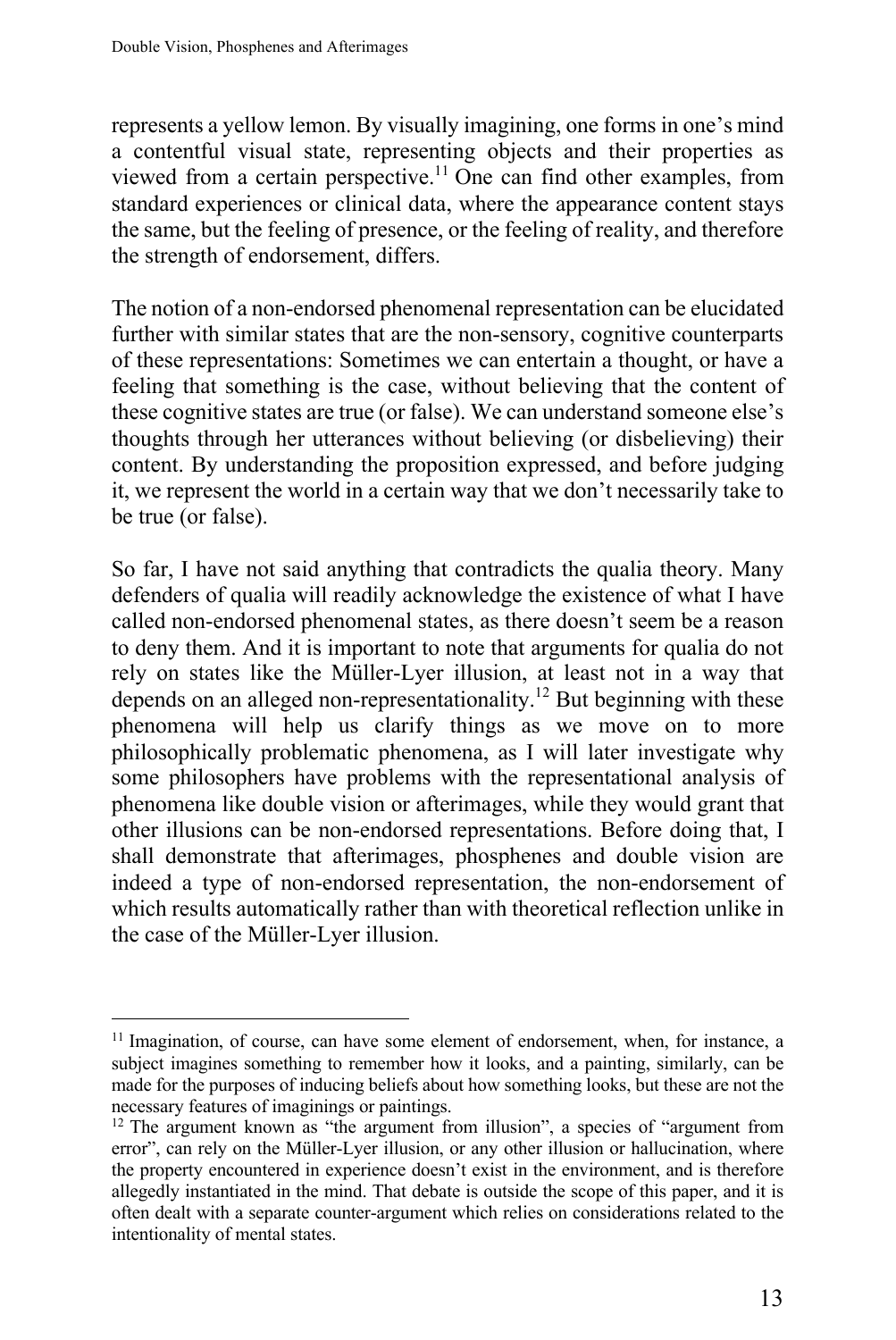## **3. Automatically Non-Endorsed Phenomenal Representations**

In the previous section, I described non-endorsed representational states. These are representational states that represent the world in certain ways, but the veridicality of which the subject is not committed to. Now I want to turn to a special class of non-endorsement, a non-endorsement of an automatic sort which does not require conscious deliberation on the side of the subject regarding the illusoriness of the experience in question. My primary aim is to analyze the representational features of these states, and my remarks about *how they become* automatically non-endorsed should be taken as speculative psychology, serving here the function of helping elucidate the analyzed phenomena. The question of what causal mechanisms make these states non-endorsed is an empirical question, not a philosophical one. My suggestions regarding these mechanisms might be, and most probably are, wrong or incomplete, but these suggestions should serve as illustrative possibilities that shall help the reader understand in what way the analyzed experiential states are representational states, and what, in general, it means for a representational state to become non-endorsed.

Afterimages, phosphenes, tinnitus, and psychoactive-induced experiences all represent the world as being in weird ways, a very fundamental weirdness that contradicts the basic facts we know about the physical world and how it interacts with our sense organs.<sup>13</sup> Now, the content of other non-endorsed representations can also be weird, but I am trying to point to a more fundamental weirdness that is found in automatically nonendorsed representations. I am talking about experiences the contents of which are so weird that we don't even take these experiences as information-carrying states, and we do not even attempt to develop a proper vocabulary to talk about how the world looks while we are undergoing these states, unless a philosophical disagreement about them prompts us to.

In the previous section, I mentioned some non-endorsed representations like the Müller-Lyer illusion, which the defenders of qualia do *not* deploy for their arguments. Those states differ from afterimages and the like in that they represent the world in rather ordinary ways. The content of such states can be "extraordinary" in some sense, like when a subject with Charles Bonnet syndrome hallucinates a bright yellow monkey in the room, but still, the content is ordinary when it comes to the general

<sup>&</sup>lt;sup>13</sup> Here, I use "weird" not as a technical term that is supposed to capture a clearly defined common feature of these experiences, but merely as a descriptive prelude to the examples that follow.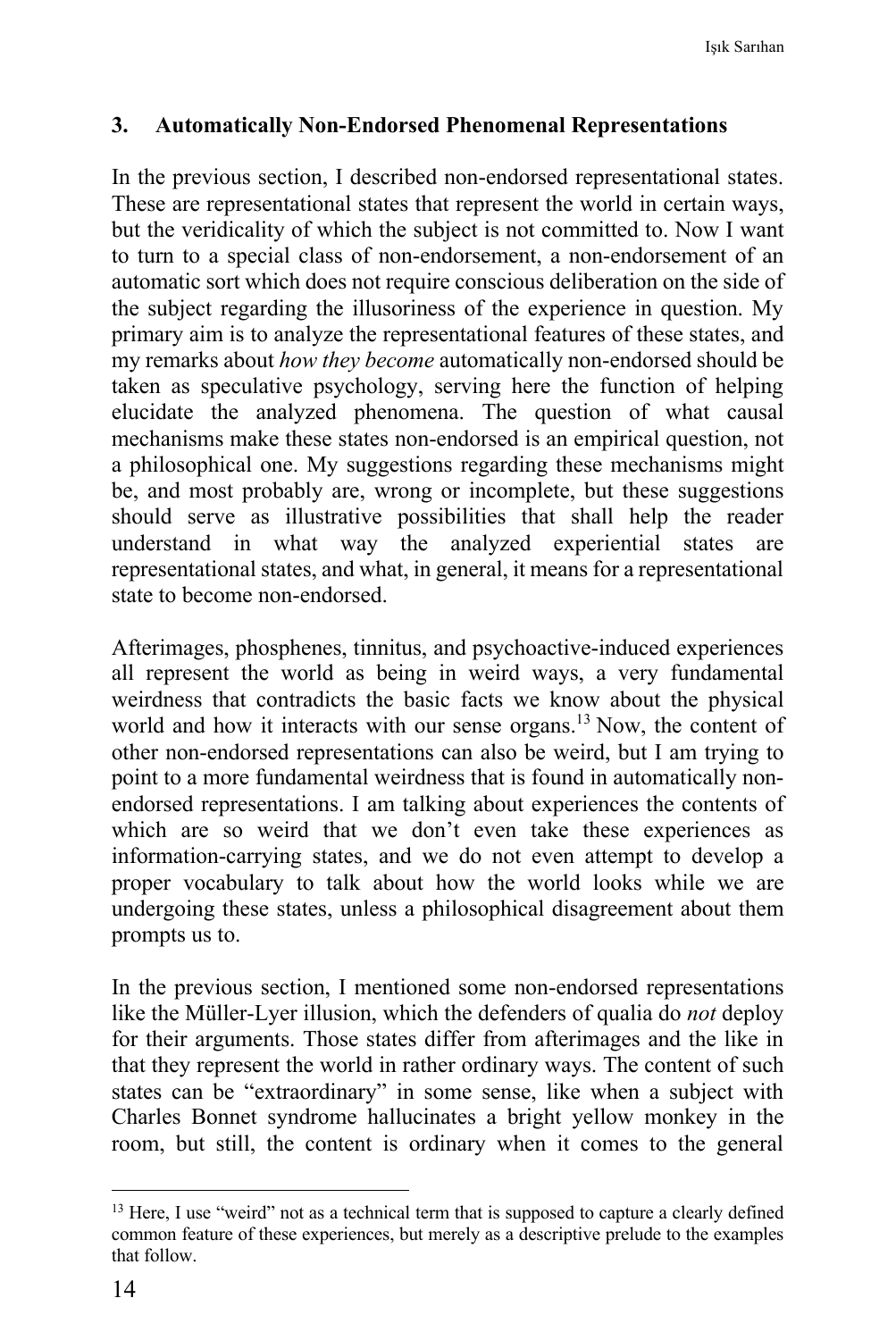properties represented: There appears to be a stable middle-sized object with a certain color, shape and location in the visible environment. The extraordinariness is due to some background contextual knowledge: We do not live in a world where bright yellow monkeys pop up in one's room out of the blue. If a subject would have a strong background belief that monkeys with crazy colors were the kind of things that popped up in one's room every now and then, then there wouldn't be anything extraordinary about the content of such experiences.

Similarly, when we look at cases of non-endorsement as in the Müller-Lyer illusion, imagination, or hallucinogen-induced experiences, we see that what makes these states non-endorsed is not the basic physical features represented by the experience. Rather, the reason for the non-endorsement is due either to other acquired beliefs (e.g. we know by our own or someone else's measurement that the Müller-Lyer lines are actually equal) or the way the experience is caused (e.g. we know that we are merely imagining, or that we have taken hallucinogenic substances, etc.). But when it comes to cases like afterimages and double vision, the extraordinariness is due to some very fundamental physical properties things are represented to have, which clashes with our very basic knowledge of the perceptible environment and how we relate to it through our sensory organs. As we will shortly see, a lot of the extraordinariness seems to have something to do with the represented spatial features.

Among the representational phenomena I will describe, I leave it to the reader to decide whether what is found in their content is merely weird or impossible. Perhaps what makes these representations automatically nonendorsed is not our beliefs regarding the basic physical structure of the environment. But an incoherency within the visual content of these experiences that makes it the case that things just can't be the way they look, that is, these representations would be non-endorsed representations regardless of what we believe about the environment. Whether phenomenal states can represent impossibilities is a controversial matter, but in any case, nothing much hinges on this for the purposes of this paper, as the extraordinariness of the content, whether impossible or not, suffices to elucidate the nature of the experiences to be discussed. However, the possibility that these states might be representing impossibilities should be kept in mind as an option. $14$ 

<sup>&</sup>lt;sup>14</sup> For an early discussion of experiential phenomena that might represent impossibilities, see Crane (1988a; 1988b) and Mellor (1988).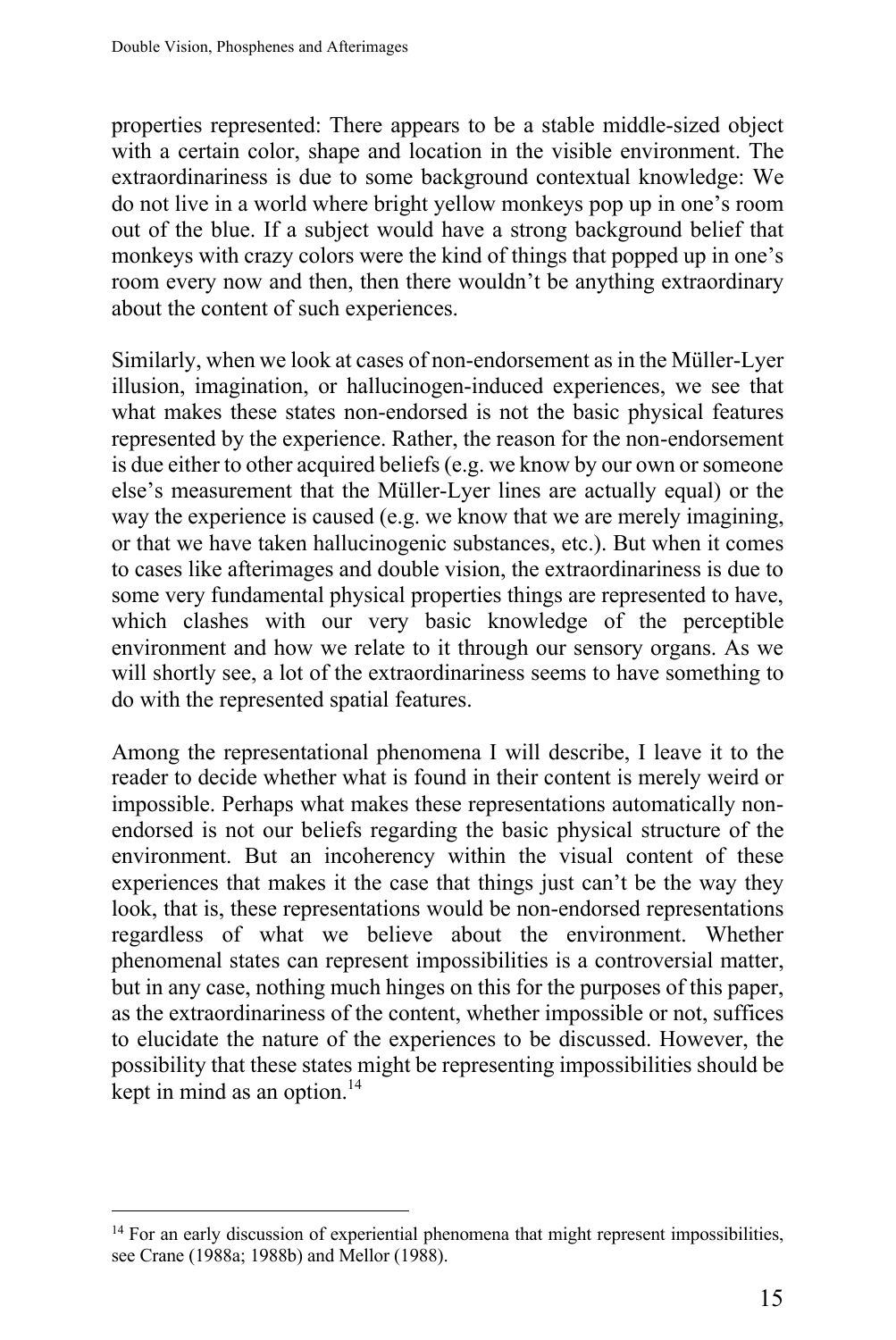# **4. Double Vision as an Automatically Non-Endorsed Representation**

Double vision represents things as double. That is, presumably, why it is called "double vision". We understand what is meant when people ask each other "how many fingers do you see?" to find out how drunk they are. This representational aspect of double vision, however, has been disputed, and it was claimed that double vision phenomenologically differs from ordinary vision without differing in representational content. Boghossian and Velleman, for instance, have claimed that:

If you press the side of one eyeball, you can see this line of type twice without seeing the page as bearing two identical lines of type. Indeed, you cannot even force the resulting experience into representing the existence of two lines, even if you try. Similarly, you can see nearby objects double by focusing on distant objects behind them, and yet you cannot get yourself to see the number of nearby objects as doubling. (Boghossian and Velleman 1989, 94)

What I will aim to do in this section is to convince the reader that the phenomenology described by Boghossian and Velleman above is better analyzed as a case of non-endorsed representation of doubleness.<sup>15</sup>

We can begin to demonstrate the representational aspect of double vision with the help of anecdotal examples where the illusion actually works: Once I was standing by the side of a dark road, and saw the headlights of a vehicle approaching. There were, apparently, two headlights, and they were the only visible parts of the vehicle. Given that vehicles with two headlights are cars or trucks, I thought it was a car or truck approaching. However, I was subject to alcohol-induced double vision. There was in reality only one headlight, but it visually seemed to me that there were two. As the vehicle drove closer, the two apparent headlights collapsed into a single headlight, and I realized that it was not a car or a truck, but a motorbike.

This is a rare example where the representation of there being two things is endorsed by the subject, as the overall visual state in this example doesn't have some of the peculiarities of most double vision experiences. The only represented objects in the whole visual field are two headlights surrounded by darkness, while in most double vision experiences in better light we are presented with a wholly doubled world, with things spatially overlapping with each other in a strange way, while we can identify the

<sup>&</sup>lt;sup>15</sup> Also see Tye (2003) for a counter-argument to Boghossian and Velleman.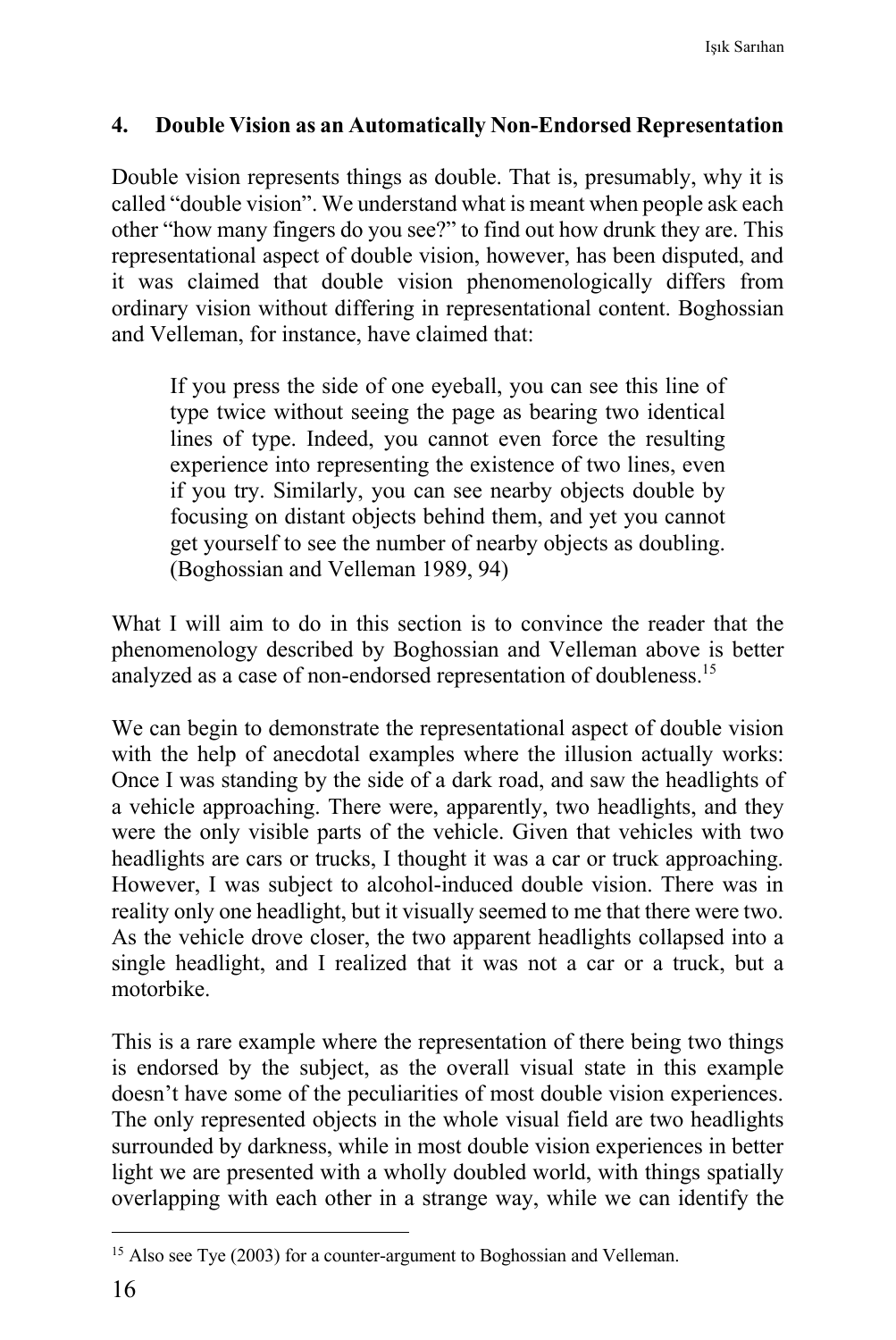two apparent instances of the doubled thing as the same thing. In such cases, it is easy to see one reason why the representation is never endorsed, as there is something logically awkward about *one* thing being *two*: Two things are conceptually identified as the same thing in many occurrences of double vision, possibly because we know that there is only one thing, and unlike in the headlights case above, we see the "two things" as somehow superimposed. When we see something double, we see one thing (on the cognitive or conceptual level of representation) as double (on the visual level of representation.) There are also spatial peculiarities about how the two things are represented: Their locations can be identified in relation to each other, say, one being on the left, but still, it is not like the two things are taking up space in the same three-dimensional spatial field. They are usually partly superimposed in an unusual, ghostly way. That is quite different from how we ordinarily experience the world to be and how we think it actually is.

Perhaps the causal history of how we get these experiences also contributes to the automatic non-endorsement of these representations. Most of the time, we know that causes of double vision come from inside and not from the world being really that way; it is either due to consumption of alcohol or some other substance, or due to a failure to focus. However, our knowledge regarding the causes of the experience might not be a necessary factor for the non-endorsement; we can speculate that the spatial way things are represented is most probably sufficient. Because of the peculiarities of the content we find it difficult to see how double vision *could* be endorsed in the first place, how to even exactly describe the spatial properties objects should have for this appearance to be truthful. The disregard is so automatic that the relevant feature of the representation loses its belief-triggering function at the cognitive, non-experiential level (except for occasionally triggering beliefs about the contents of one's visual experiences). Still, what separates double vision from ordinary vision is a representational fact, no matter how weird that represented world may be, and how hard it might be to describe the truth conditions of this representation.<sup>16</sup>

<sup>&</sup>lt;sup>16</sup> Bourget (2015) suggests that the difficulty we might have with very clearly articulating the contents of such experiences might be due to the limitations of our concepts relating to their phenomenology, and why we have these limitations might be due to the fact that we are not interested in communicating them, as the representational contents that make these experiences the type of distorted experiences they are do not correspond to anything in the actual world.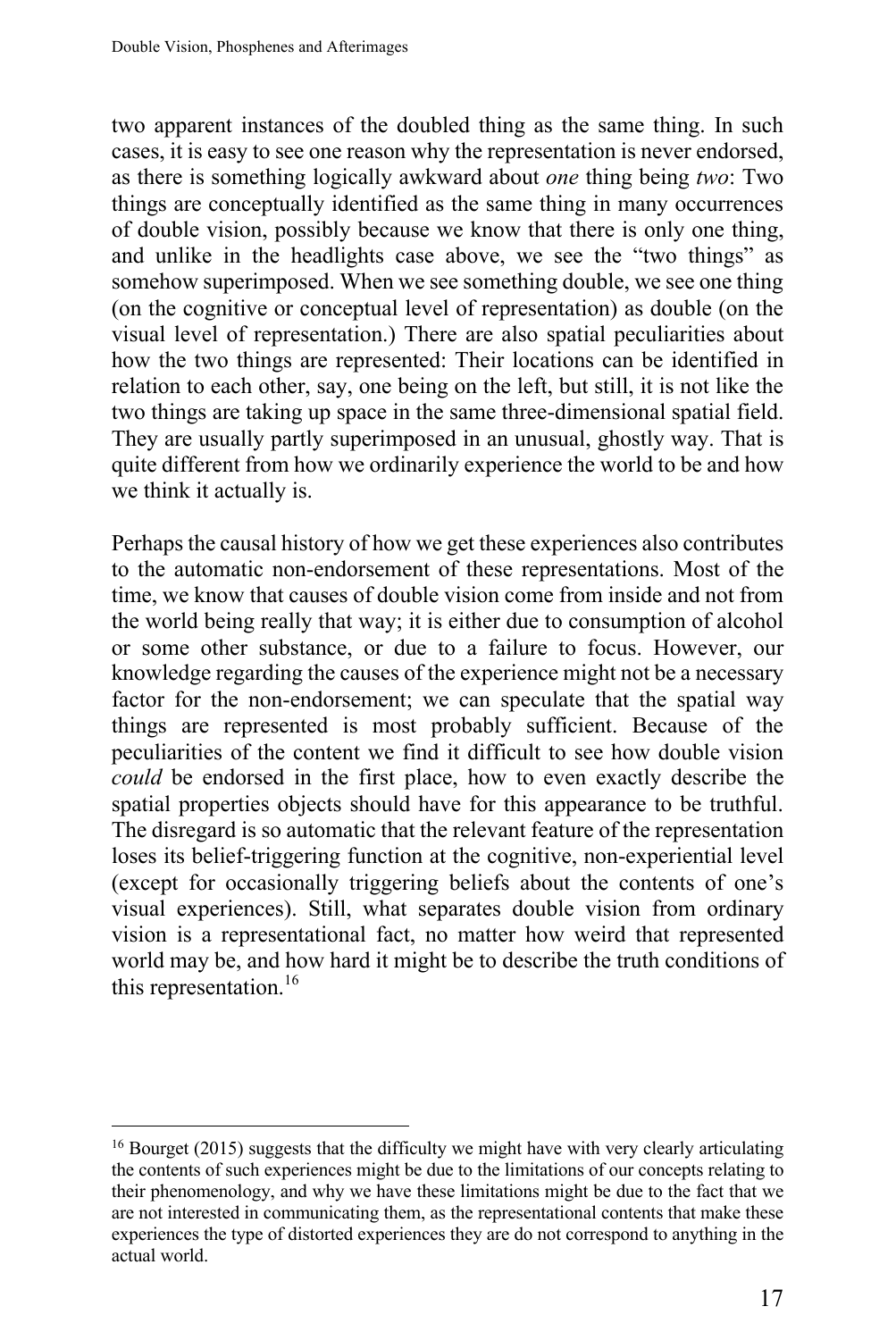## **5. Phosphenes and Afterimages as Automatically Non-Endorsed Representations**

Phosphenes and various other closed-eye visuals are examples of visual phenomena which are sometimes described in English via phrases like "the play of shadow and light", or "booming-buzzing confusion" for more anarchic cases. A world of unstable, two-dimensional chaotic colored patches is much different than the world we are accustomed to seeing, which is a world of stable, middle-sized, three-dimensional objects that behave in broadly predictable ways. Some might be tempted to say that these chaotic visual experiences are not "world-suggestive", but this would only amount to saying that they do not suggest a world that we are familiar with, and not that these experiences do not suggest a world at all. There could be such worlds, after all. Some artists try to depict them, and some photographers find little worlds in nature that look like psychedelic closedeye visuals and draw our attention to the similarity, like natural patterns on a stone, or the northern lights. Lycan similarly suggests that "[…] given any visual experience […] there is *some* technological means of producing a veridical qualitative equivalent—e.g. a psychedelic movie shown to a subject in a small theater" (Lycan 1987, 90). However, as Schroer (2004, 536) also notes, we don't need to put things this way in order to point to the representational nature of these experiences. It might be the case that there is *no* technological means to produce a veridical equivalent of these experiences, just like there is no technological means to produce the veridical equivalent of a belief in a magical wand, a round square, or the world of double vision. What is represented might be a nomological or logical impossibility. $17$ 

As in the case of double vision, there might be factors other than the content that might be playing a role in the automatic non-endorsement of this kind of experiences. We have experiences of phosphenes and afterimages from childhood on. We are not surprised by such experiences and we do not ever wonder if they are truthful. We know how to get them, and how we get them is not by orienting ourselves towards some perceptible external object to be explored by sight, but by playing around with our visual apparatus, say, by closing our eyes and rubbing them. Moreover, the spatial properties of these experienced objects make it impossible for them to be objects that can be explored by ordinary visual means – at least for phosphenes, which are not represented to be in front

<sup>&</sup>lt;sup>17</sup> Indeed, Lycan is probably wrong in suggesting that a veridical equivalent of these experiences can be produced in a movie theater, because that perceived scene would be in front of the subject and experienced as such, while some of these experiences represent their objects as being somewhat located *inside* the eyes of the subject, while at the same time representing properties we see *with* our eyes.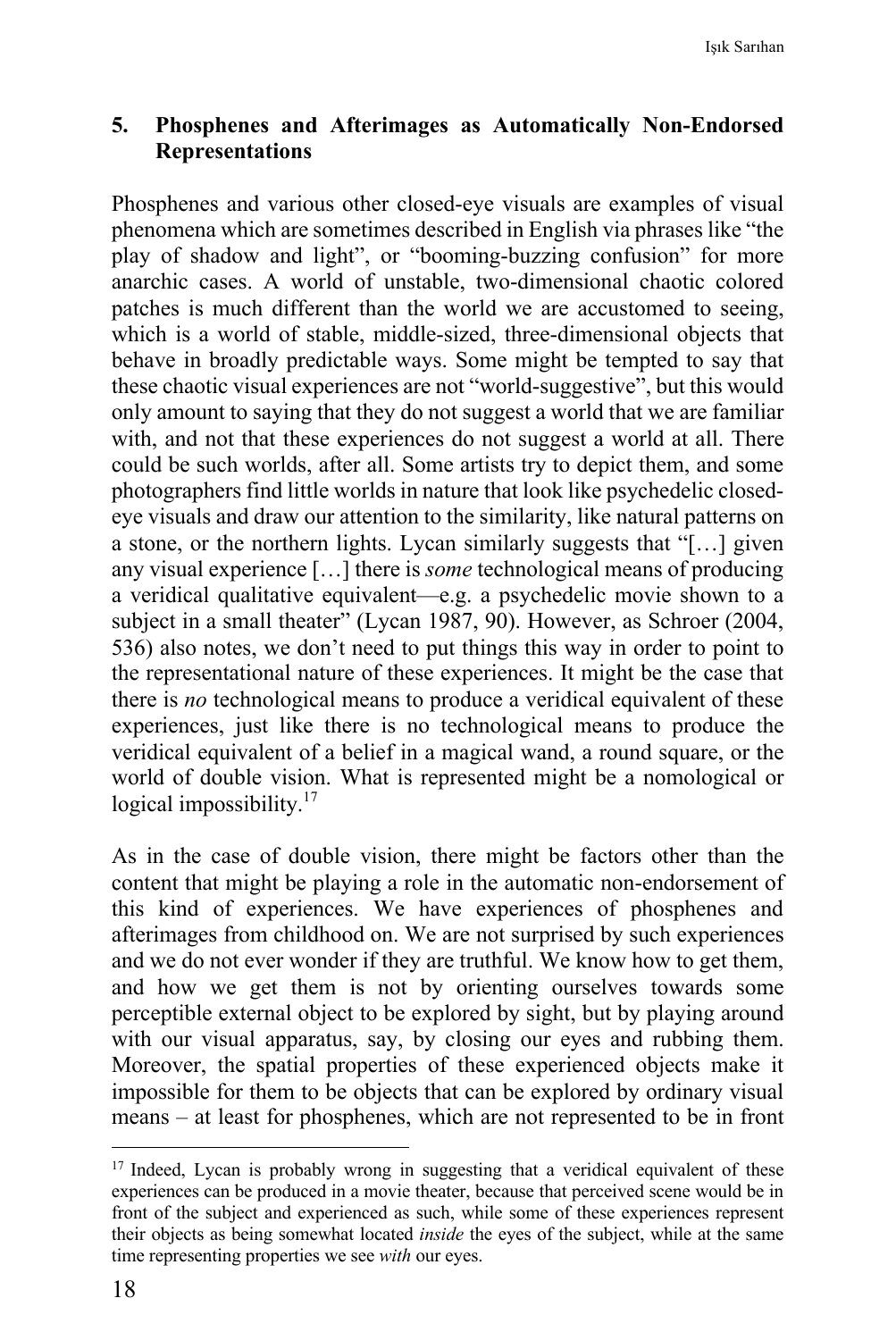of the eyes, but rather on something like, as it were, an internal screen which has some of the characteristics of the ordinary visible environment, like color, shape and location.<sup>18</sup>

Afterimages require a more complicated analysis when it comes to their experienced location, as they are usually experienced with eyes open, but still linger when you close your eyes. They can switch between being "out there" and being on an "internal screen". Afterimages also seem to occlude other things in the visual field (which, by the way, is another fact that should make it clear that having an afterimage is a modification of how the perceptible environment is represented.) These represented spatial properties probably constitute the most important factor for these experience's being automatically non-endorsed.

In order to point out that these experiences are representational or intentional, some philosophers have pointed at the fact that we can talk about them by using the vocabulary we use to describe ordinary phenomena perceptible by vision, like color, size and location. Tye claims that a red afterimage backed by a yellow background is "similar perhaps to that of viewing (in dim lighting) a bloodstain on a transparent sheet of glass suspended between oneself and a yellow background surface" (Tye 2000, 85), while Schroer provides an anecdotal example of an endorsed afterimage experience he had while fixing a lightbulb, where he

immediately took the object to be a red beanbag. […] It did not occur to me that there really was no beanbag and that I was merely having an afterimage experience until I looked away from the table and the object in question suddenly moved and changed in several very unexpected ways. (Schroer 2004, 543)

Phillips, meanwhile, proposes that afterimage experiences are best described as "illusory presentations of light phenomena often apparently projected from the subject's point of view" (2013, 433).

The above examples help demonstrate that these experiences are representational, but we should keep in mind that these examples are not strictly necessary: It is a possibility that the content of a representational

<sup>18</sup> An auditory analogue of these visual experiences might be tinnitus, or "ringing-*in*-theear", though it is a somewhat weaker case of automatically non-endorsed representation, as they are more commonly endorsed, especially if the tinnitus experience is a novel experience for the subject and she genuinely believes that there is a source of sound somewhere inside her ear. Some tinnitus experiences, after all, are veridical experiences of a sound produced in the ear.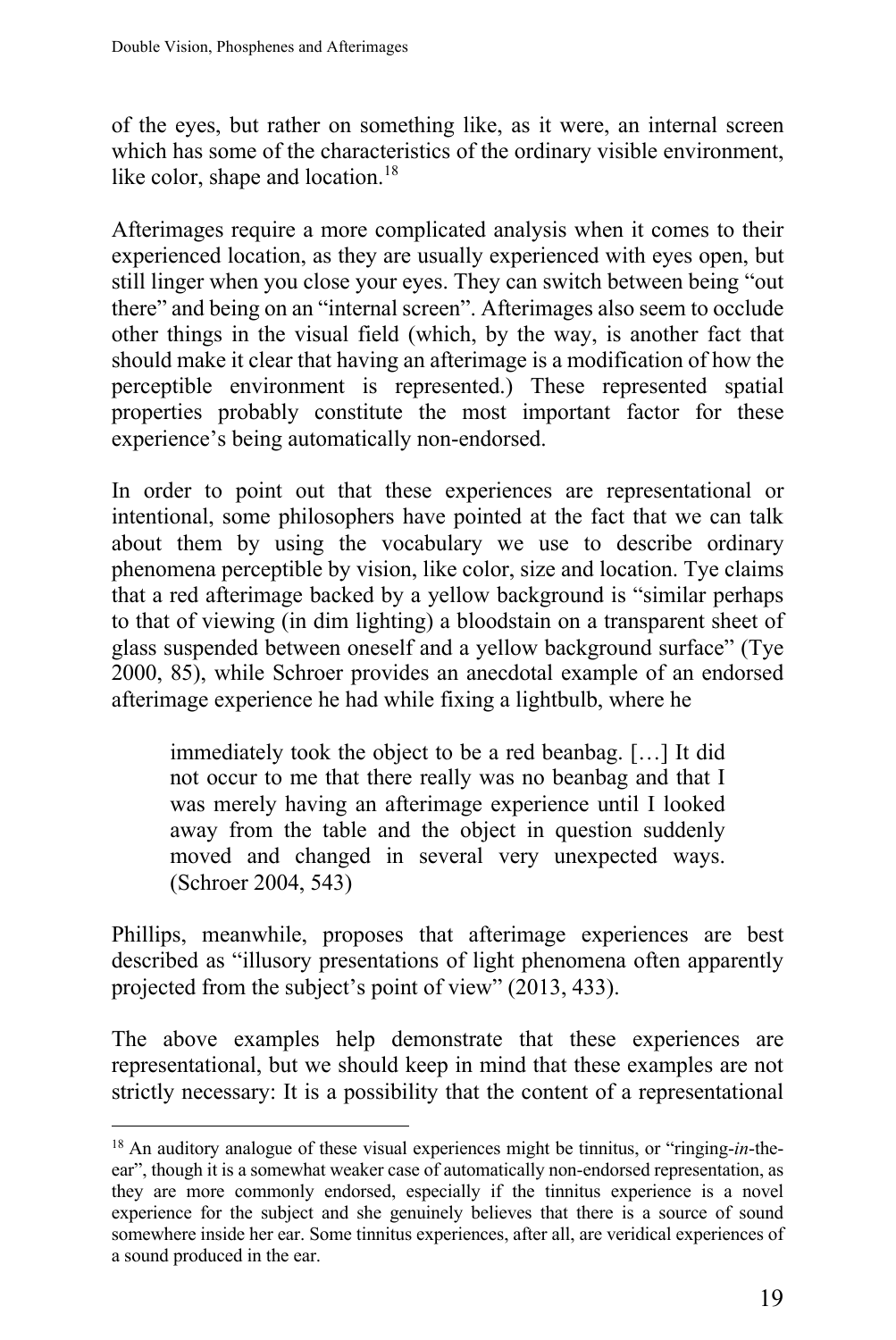Işık Sarıhan

experience may not be similar to anything that can be veridically represented, or for some experiences it can be the case that there are absolutely no cases where the experience is taken to be veridical. Also, if our aim is to provide anecdotal examples to make a case for the contentfulness of these experiences, we don't need to search for cases where the experience is taken to be veridical, as it will do equally good to find cases where it is taken to be *illusory*, since the claim of the antirepresentationalist is that these states are *neither veridical nor illusory*, as these are, allegedly, not contentful states at all.

Another way to demonstrate the representational nature of these experiences is to think of situations where an automatically non-endorsed representation regains its belief-inducing role. Floater experiences provide us with an example to use as a nice springboard for this purpose. Floaters are specks in one's eyes which are normally transparent, but may become visible due to degeneration in the eyes, which makes subjects experience these specks as floating in front of, or inside, one's eye. Floaters are especially vivid against a white or monochromatic background, and they move along with one's gaze. Some of the spatial properties of floaters make them similar to other visual noise like afterimages. Indeed, when I first learned about them, I was surprised to hear that experiencing a floater is a type of veridical perception, as I have always thought that they were a species of visual illusion created by the condition of my eye. When I acquired this information, floater experiences regained their objecttargeted belief-inducing function (replacing the occasionally induced belief that there is something wrong with my visual system because I am experiencing illusory patches).

Floater experiences initially lose their belief-inducing function most probably because floaters are spatially similar to the patches experienced in other visual illusions like afterimages (having a strange location, moving along with the eye, etc.), and because one cannot behaviorally interact with a floater any more than one can interact with an afterimage, besides moving them along with one's gaze. One cannot touch or hold a floater, or visually investigate it by further usual means.

Floaters are not the kind of phenomena that are brought up in defense of the qualia theory, so why did I bring up this example? Because floaters constitute a real-world example to think of how other non-endorsed representations could regain their belief-inducing function. Think of a scenario where visual scientists discover that, like floaters, phosphenes are actual colored patches that temporarily exist in your eye, or think of a naïve person getting fooled into believing that in phosphene experiences, she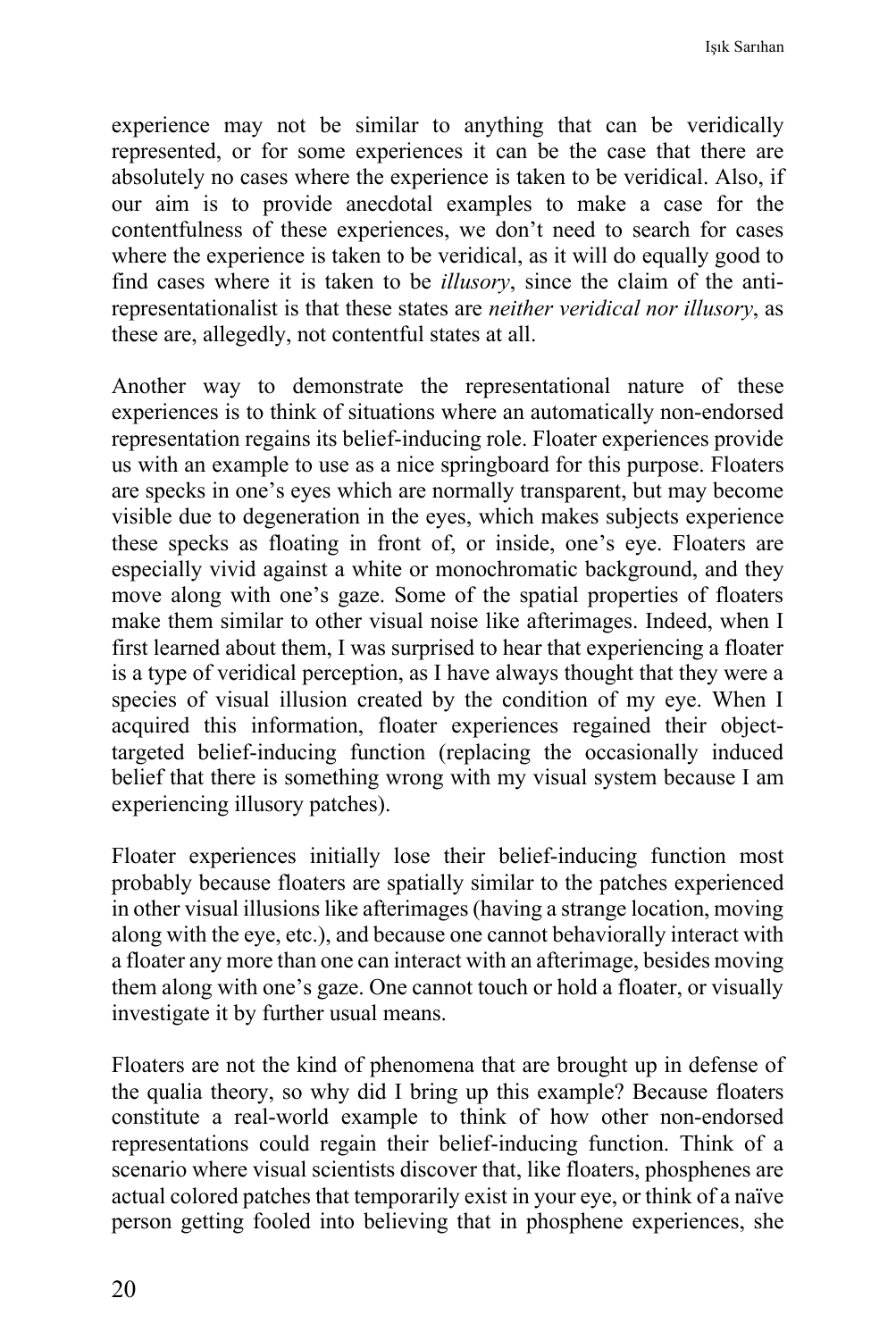experiences colored things in a parallel reality inaccessible to others,<sup>19</sup> or rare real-life cases like retinal detachment (discussed in Gow 2019 in the context of the representationalism-qualia dispute) where subjects undergo phosphene experiences with eyes open and initially take the phosphenes to be actual flashes of color and light. The fact that we can coherently imagine these scenarios should help us understand that these experiences have visual representational content of a non-endorsed type.<sup>20</sup>

#### **6. Bourget's Argument from the Loss of Visual Information**

Before moving on, I will briefly look at an argument by Bourget (2015) where he similarly argues for representationalism for cases which he classifies as cases of visual distortion, including double vision and blur. Bourget invites us to consider cases of ordinary vision, such as seeing a

<sup>&</sup>lt;sup>19</sup> Several philosophers have recently suggested that some phosphene experiences are instances of veridical perception. Based on empirical work by Salari et al. (2017), among others, Ben-Yami (unpublished) suggests that in some cases "the phosphenes perceived are due to ultraweak bioluminescent photon emission of cells in the visual system", and Ali (2018) makes a similar claim that some phosphenes are generated internally, basing this claim on Davis et al. (1976). Perhaps these findings could also be interpreted as the electromagnetism produced by the eye causing illusory experiences rather than us veridically perceiving electromagnetism produced by the eye, but I will not discuss this here, for the examples discussed by the above authors involve only some types of phosphenes (such as those experienced in a dark room), and if it is indeed true that we veridically experience something in these experiences, this can be accommodated within a representationalist framework: They are veridical representations. The qualia theorist, on the other hand, should provide a strong argument to the effect that the veridical experience claim is confused: That the scientific evidence cannot be interpreted in such a way because, according to the qualia theory, we cannot make sense of phosphene experiences being veridical, as phenomenological reflection allegedly shows that these experiences lack intentional objects or representational contents.

<sup>&</sup>lt;sup>20</sup> An anonymous reviewer has suggested that even if the endorsement/non-endorsement framework is on the right track, there is still the possibility that the difference between endorsement and non-endorsement is due to a change in phenomenal character without a change in content. This, however, is not possible, given that the notions of endorsement and non-endorsement are, by stipulation, cognitive notions related to the formation of beliefs or belief-like states. Perhaps my analyses in this paper are wrong and there is nothing in the mental realm that can be captured by the notions of endorsement and non-endorsement, but if there are, then by definition endorsement and non-endorsement refer to content-related differences. At best, there might be a phenomenal difference between endorsement and non-endorsement, alongside representational and functional differences, if there is a phenomenology specific to various cognitive states. The question of whether that phenomenological difference can be captured by representational terms or not would be a general question regarding the cognitive phenomenology of all experiences, because all experiences are either endorsed or non-endorsed, and the question would be out of the scope of this paper, as this paper takes up issue with the claim that particularly afterimage experiences and the like are resistant to a representationalist analysis for reasons specific to these type of experiences.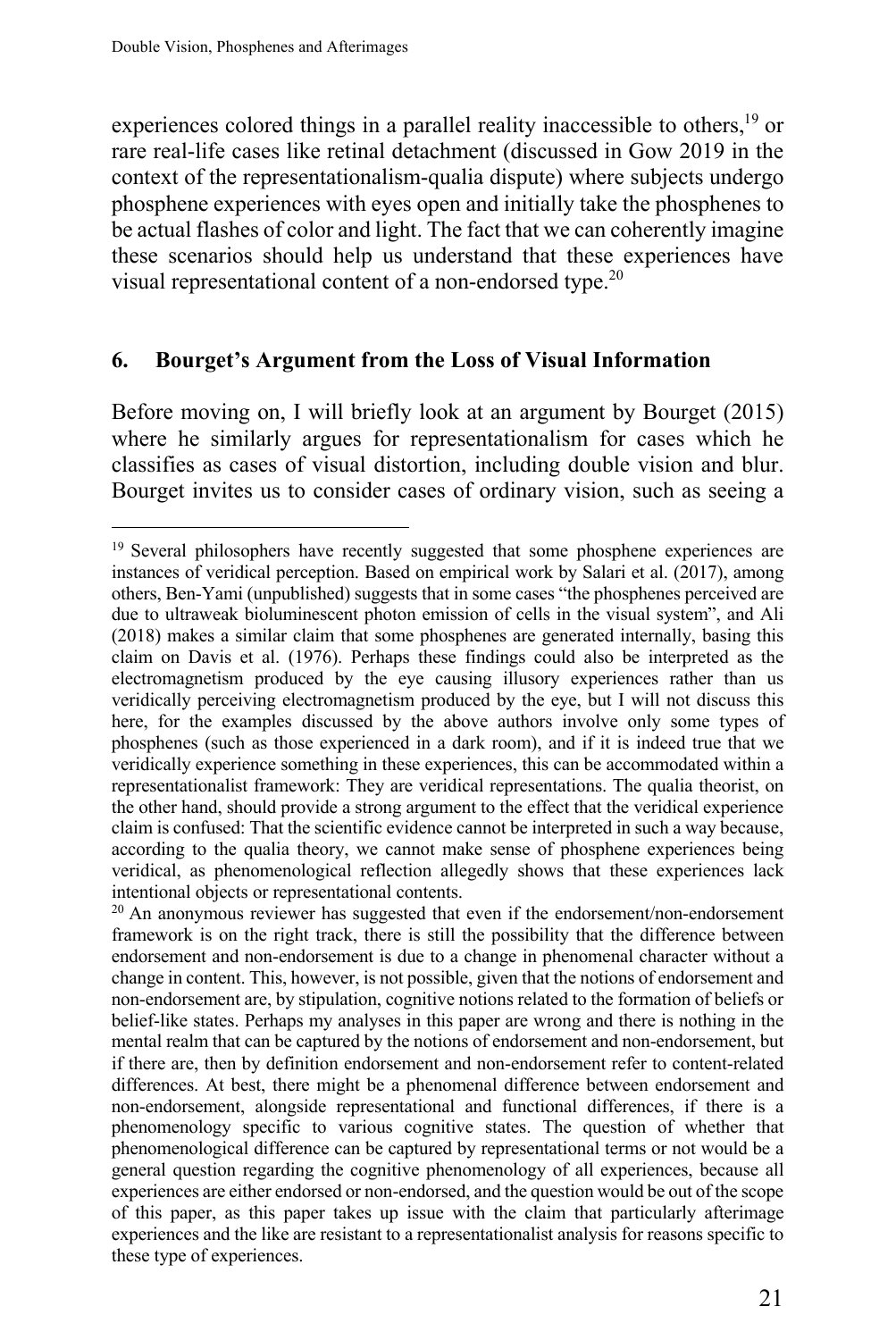square, and then think of a series of cases where the visual effect (blur, double vision, etc.) is gradually amplified, and draws our attention to the fact that in cases of higher distortion, it is obvious that there is an impoverishment in the representational content of the experience (e.g. we cannot see a square as a square anymore as the blur or double vision gets extremely amplified.) The cases of extreme distortion are not everyday cases of perceptual distortion, but Bourget asks: If, the phenomenal character is independent from the content in mild cases of distortion as anti-representationalists argue, then at what point does the content get intertwined with the phenomenal character of a distorted experience as the distortion gets amplified? Bourget concludes that all possible answers to this question are implausible and/or ad hoc.

I do think that this presents an interesting case against antirepresentationalism for double vision and blur. The primary reason I bring up Bourget's argument, however, is that it provides an interesting phenomenological exercise for the qualia theorist that could help her understand in what way the allegedly non-representational aspects of experience are actually representational, and help her have a better grasp of what it means for a state to be automatically non-endorsed. Imagining a gradual transition from ordinary to extreme cases can help one see that ordinary cases also involve a loss of visual information, even though the information that is lost might be little. The exercise should also help us see why we do not prefer to have these distorted experiences, that is, why we avoid them. If what makes an experience an experience of double vision or an afterimage had nothing to do with the representational content, then our preference regarding whether to have these experiences or not would merely be a cosmetic preference, it would be a preference regarding which "mental paint" we would like our experiences to be painted with: Whether we would strive to be or not to be in such visual states would depend, perhaps, on which phenomenology we enjoy more, and not on whether we prefer to see the world as it is or see it in a distorted manner. One can, of course, from time to time, prefer to have these experiences, mainly for phenomenological curiosity or merely to enjoy a certain experience. Some children, philosophers, cognitive scientists, and recreational users of psychedelic substances do occasionally strive to have experiences of visual distortion. But for the sake of seeing the visible environment clearly and as it is (rather than blurrily or doubly), these experiences are experiences that we prefer to avoid, because their representational content is distorted. We, of course, rarely complain about ordinary experiences of afterimages or double vision, because they are temporary and mild. But imagining extreme cases of these visual distortions should make it more obvious why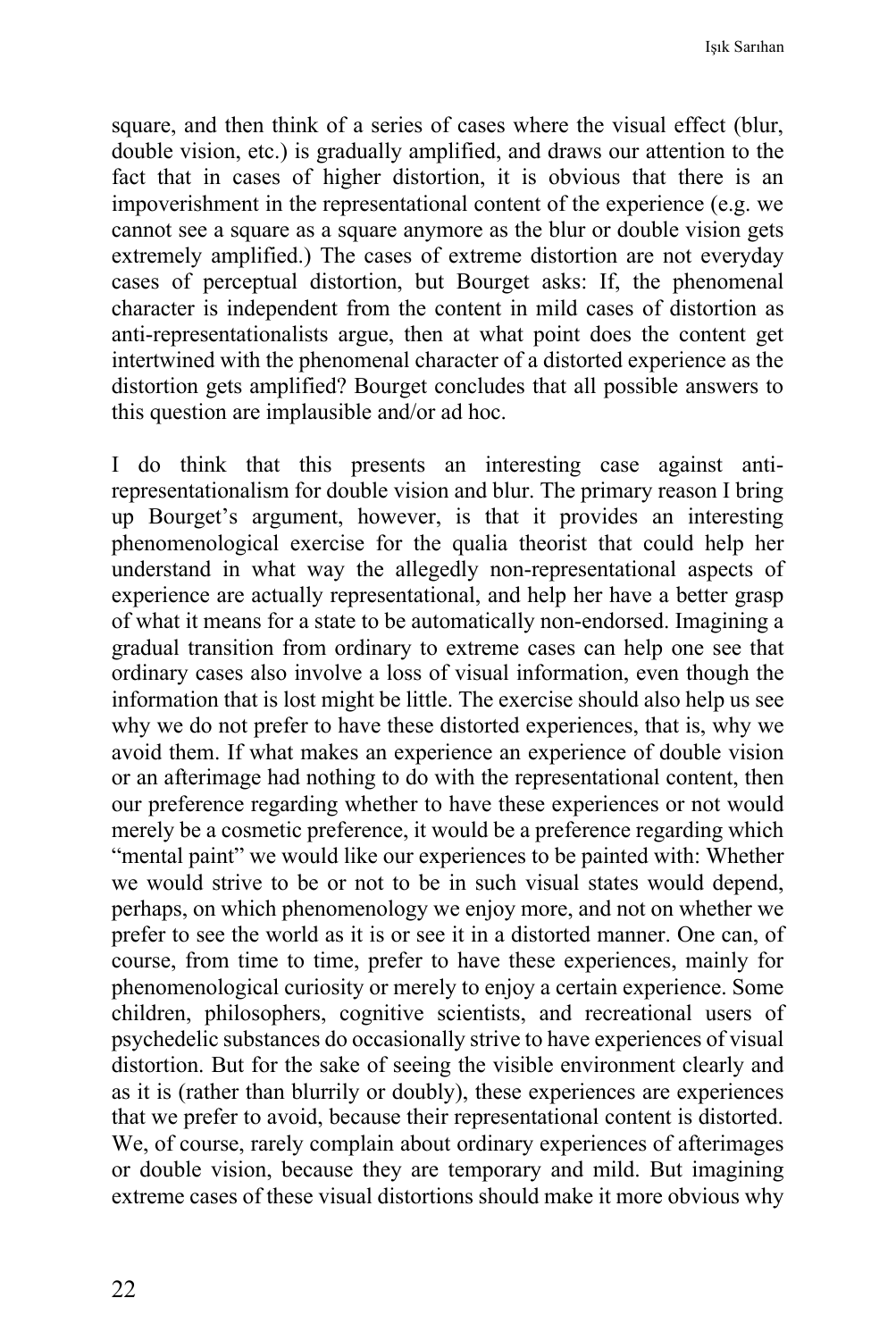it is not preferable to have these experiences for epistemic reasons, and therefore make it obvious that they have representational content.<sup>21</sup>

# **7. Confusing Non-Representationality with Non-Endorsement**

I hope I have so far established that double vision, phosphenes and afterimages can be analyzed as non-endorsed representational states, and this non-endorsement is an automatic one in great majority of cases. Now I wish to demonstrate that some defenders of qualia confuse nonendorsement with non-representationality when talking about these experiences.

In his *Mental Paint and Mental Latex*, Ned Block suggests that "[Afterimages] don't look as if they are really objects or as if they are really red. They look … illusory" (Block 1996, 32; ellipsis in original). He uses this observation in support of non-representationality of such experiences, and therefore the existence of qualia: In such experiences, it cannot be the representational content that is responsible for the qualitative phenomenology we are introspectively aware of, so it should be a nonrepresentational property such as a quale (or "mental paint") which constitutes that phenomenology, such as qualities instantiated in experiences.<sup>22</sup> Interestingly, Block argues for the anti-representationalist conclusion via mentioning illusoriness, which is a feature of representations.

<sup>&</sup>lt;sup>21</sup> The phenomenon of blurry vision is outside the scope of this paper, but I will just mention in passing that the information-degrading nature of experiences of blur should be pretty obvious even without considering extreme cases. It is part of the daily visual experience of many people with eye problems, and a rather undesirable one.

 $22$  This definition of qualia or mental paint as non-representational might seem to go against the definitions of some qualia theorists that define these properties as representational, in the sense that these properties are vehicles of representation, as when Block says mental paint is the "mental properties of the experience that represent the redness of a tomato" (Block 1996, 29). Mental paint can be a "representational" property in the sense that it can serve representational functions, though it can also be instantiated without representing anything. When I define these properties as "non-representational", what I mean is that these properties are neither represented properties, nor the property-of-representingsomething. If there is no mental paint, introspection can only reveal which property is represented, along with the fact that the subject is in a representational state (and perhaps, if impure representationalism is true, introspection can reveal some other properties like representational "modes"), but it does not reveal properties that do the representation in the way that one looks at a painting and becomes aware of the paint. Block claims that what is found by introspection in afterimage experiences is neither the represented property, nor the property of something being represented, but only mental paint, and in this sense mental paint is non-representational. Contrary to Block, I claim that analyzing an afterimage experience gives us only representational properties: Introspection reveals the fact that one is undergoing a representational state along with the content of this representation, but no mental paint.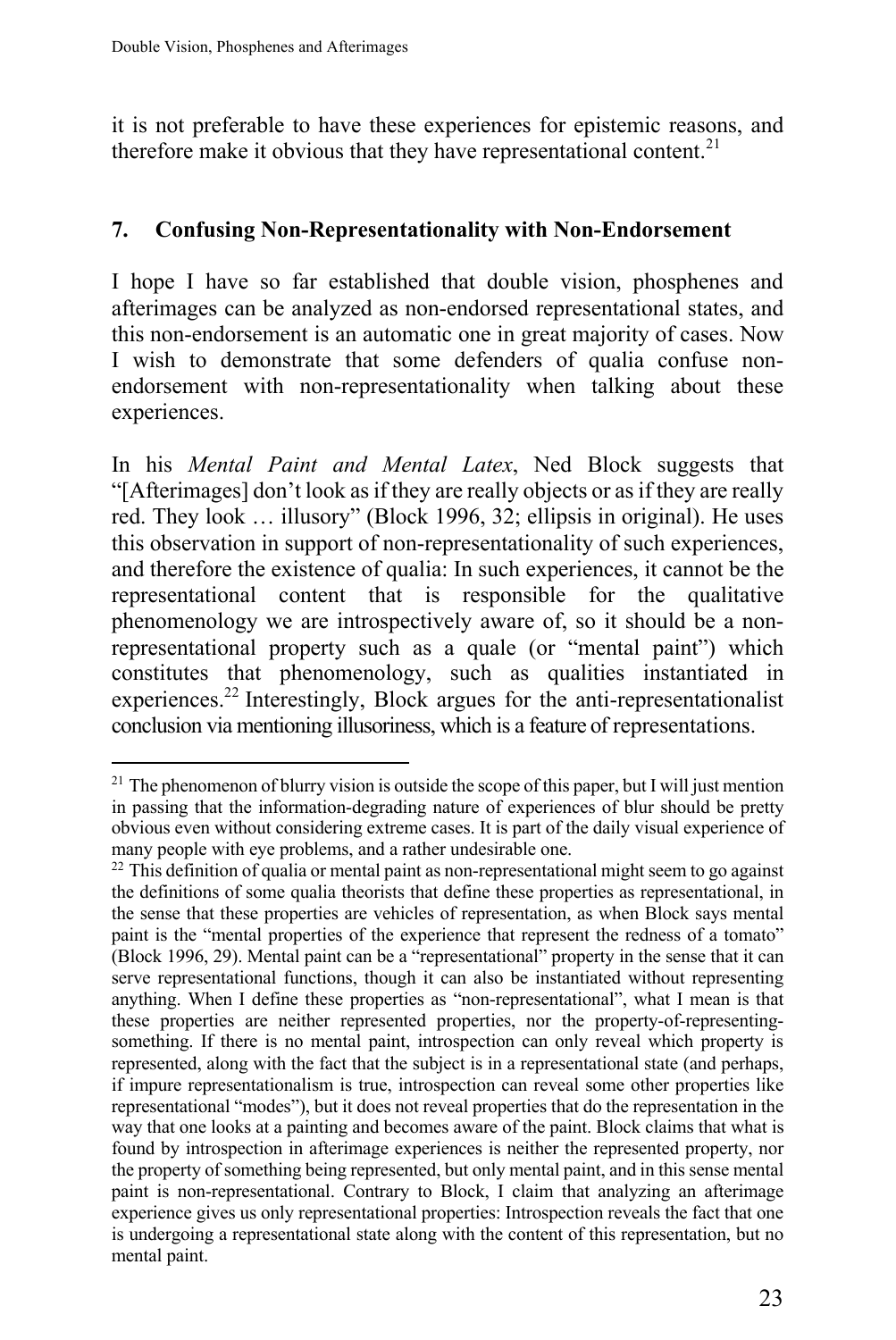I take it that the ordinary understanding of visual illusion is the following: Something visually seems to be a certain way, but it is not really that way. But what would it mean to say that afterimages "look illusory", or that "afterimages don't look as if they are really red"? It is easy to understand what it means to say that something does not look red, but what about something's "not looking really red"? Whatever Block means by that, he seems to talk about something that looks or does not look some way or other, which means that the experience has an intentional object that is represented to be some way or other. The statement about an object's "not looking really red" is a statement about how it looks, how it appears to be. In more technical terms, that is how an object is represented by the experience.

And what about "looking illusory"? Does Block mean that there is a brute represented feature of "unrealness" or "illusoriness" attached to these represented objects or properties at a pre-cognitive level?<sup>23</sup> If we could make sense of this, and if it were indeed the case, the state would still be a representational one: Redness is represented, and it is represented as "unreal". Or does Block mean that something looks illusory in the sense that the way that thing is represented makes it unlikely that it is real, because of the weird or contradictory properties it is represented to have, so it "looks illusory" at a judgmental level? If we follow this interpretation, we should take Block as implying that the object of the experience is represented in such a way that it cannot be real, or we automatically know that it is not real. But neither interpretation can help one reach an antirepresentationalist conclusion about afterimage experiences, because in both interpretations "illusoriness" is understood as a representational phenomenon.

Perhaps, one might think, in order to interpret Block properly, we should turn to what an illusion is supposed to be according to qualia theory. Qualia can be thought of as vehicles of representation that do the representing. A certain quale's instantiation makes the mind represent a certain property. How this representational feature is to be understood depends on the details of the theory. According to externalist theories, a quale represents something in virtue of the instantiation of that quale's being in some causal-informational relation with instances of the represented property. A "red quale" represents redness (or some other property of red-looking objects, if one is an anti-realist about colors) in virtue of being reliably

<sup>&</sup>lt;sup>23</sup> An anonymous reviewer has suggested that this is possibly the correct interpretation, as Block describes afterimages (more particularly, an afterimage's changing size) as "somehow unreal or unobjective" in his more recent work (2010, 54). This suggestion might be on the right track, but for the purposes of this paper, it is useful to explore all the possible interpretations of Block's original remark, and follow where they theoretically go.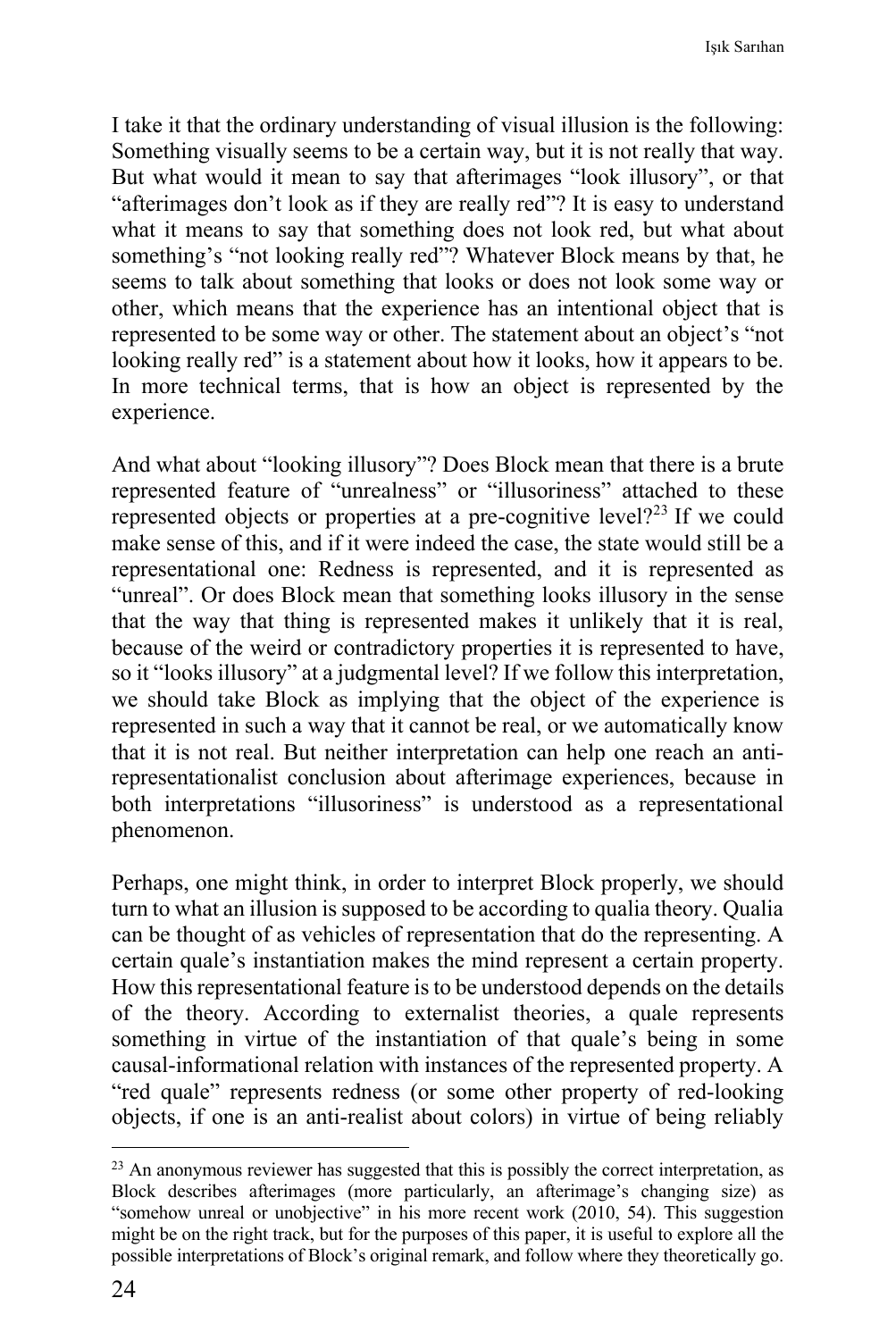triggered by redness (and by fulfilling some other conditions depending on the details of the theory). According to internalist theories of representation that rely on qualia, a "red quale" represents redness either in a projectivist manner, where subjects mistakenly take these experiential qualities to be the qualities of external objects (and form a useful but erroneous representation of the world with the help of qualia and the act of projection), or somehow end up representing red-looking objects if the experiences, somehow, acquire a representational aspect which signals that these experiences are caused by external things. In all of these theories, illusion is a state where a quale is instantiated, but the thing it is supposed to represent is not there. If the qualia theorist wants to claim that an afterimage experience is the bare awareness of a quale-complex, without any representation going on, "illusoriness" is not the concept to be alluded to in order to demonstrate that. Such a state would be neither veridical, nor illusory. A qualia-theoretical analysis of an afterimage experience can be given without appealing to illusoriness, by saying that "when we introspect an afterimage experience, we find a mentally-instantiated quality, which does not represent anything". This formulation would not face the problems that the illusion formulation faces, but it faces other problems: It has no appeal for people who, introspecting an afterimage experience, find no qualities other than those like colors that objects appear to have also in uncontroversially representational experiences, which makes it natural to think of afterimages as a special type of misrepresentation.

Is there perhaps some reason, that introspection can provide us, which would urge us to conceptualize afterimages differently, in a way that involves qualia? Let's turn to Amy Kind, who, in her article *How to Believe in Qualia*, gives us instructions to find qualia in afterimage experiences*:*

In general, afterimages occur subsequent to the removal of some original (usually intense) stimulus. When a camera flash goes off, you might experience an afterimage in front of the photographer's face. If you stare intently at a bright light for a little while and then close your eyes, there will be a lingering glow in the darkness. And if you stare at a green dot for half a minute and then shift your attention to a bright white piece of paper, you will visually experience a red dot similar in size and location to the green dot you had been staring at. But in none of these cases does it seem as if the afterimage represents something that is really there. When you close your eyes after looking at the bright light, for example, you don't take the lingering glow to be on the inner surface of your eyelids. When you see the red afterimage against the white page, you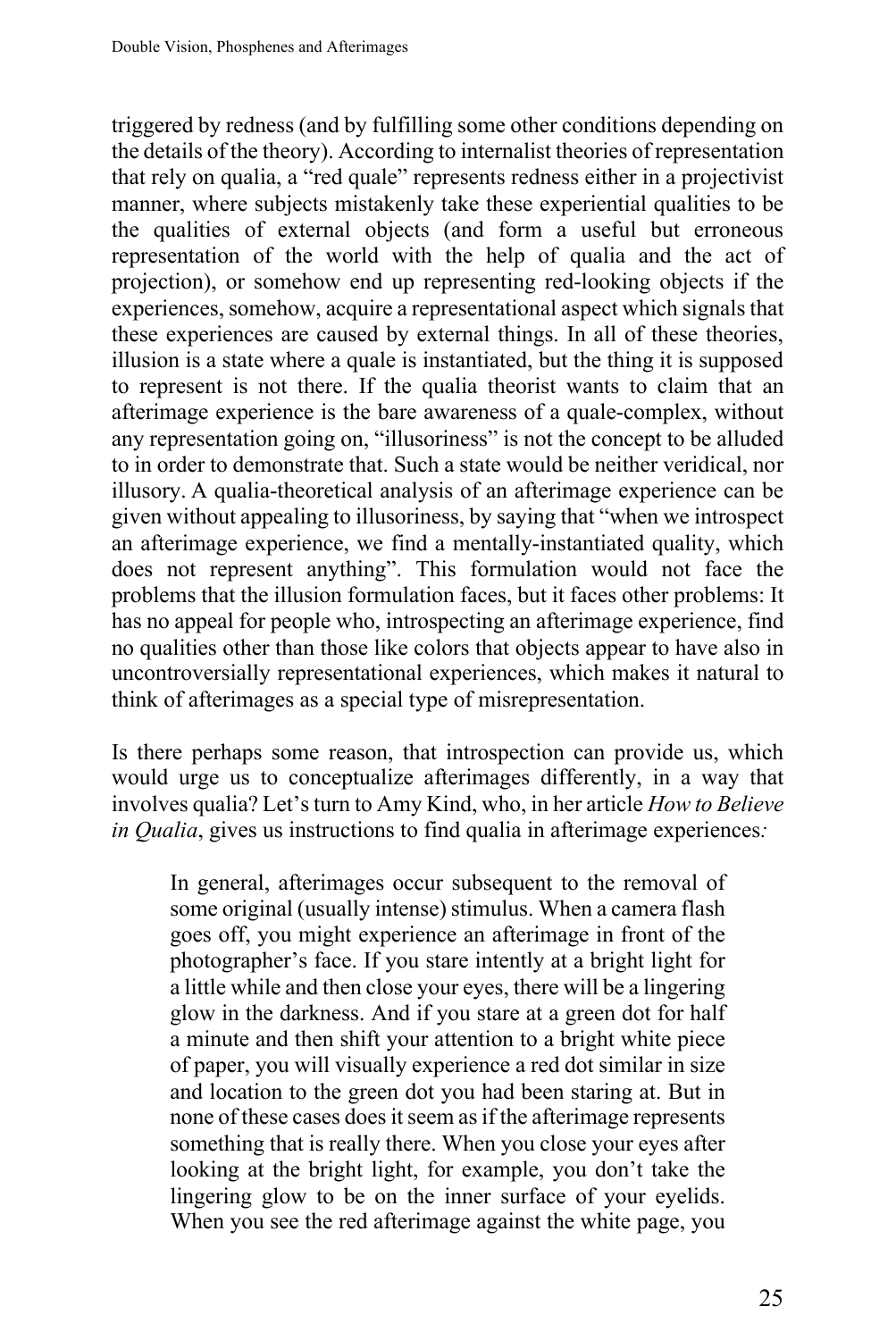don't take the redness to suggest the existence of a red dot on the page. (Kind 2008, 289)

Kind puts the bottom line with the aforementioned quote by Block, where he mentions the illusoriness of afterimages. Note that Kind talks about these allegedly non-representational experiences by mentioning the same kind of experienced phenomena found also in ordinary experiences: Both before and after looking at the bright light and then turning away, we experience brightness, referred to as a "glow" by Kind; after staring at the green dot, we see a "red dot similar in size and location to the green dot" we have been staring at. Kind holds that these experiences are not representational: Unlike the experience we have when we are looking at a green dot, which represents a green dot, the corresponding afterimage does not represent a red dot. But isn't this claim of non-representationality contradictory to what Kind says, that we *experience a red dot?* Isn't the red dot the intentional object of the experience? Can we coherently assert that we "experience a red dot" while it is the case that *a red dot is not represented*, that it *doesn't visually seem to us* that there is a dot which is red? I think not. If we experience a red dot, it follows that it seems to us that there is a red dot. "Seeming" is of course used here in the pre-cognitive (or "non-conceptual") sense, in a way that allows us to say "it seems to me [in the first sense of "seeming": it seems to my eyes] that there is a red dot, but it doesn't seem to me [in the second sense of "seeming": I don't judge] that it is real".

I think what is going on here is a confusion, taking non-endorsed representations as non-representational. Saying that a non-representational state is illusory, as Block does, or saying that we experience something without that something being the object of experience, as Kind does, is a contradictory way of talking. In some experiences, of course it can appear to us that the experienced thing doesn't exist, if things can "look illusory" in some sense, but that would also create no motivation to postulate the existence of mental qualities to account for the experience, as those experienced qualities *don't seem to exist*. Merely intentional qualities of merely intentional objects that figure in the representational content would do the job, or to put it another way, the fact that things *seem* a certain way, that there seems to be an "illusory redness", can fully account for the qualitative phenomenology.

### **8. Possible Causes of the Confusion**

In the previous section, I made an attempt to show that Block and Kind confuse two different phenomena, an experience's being non-representational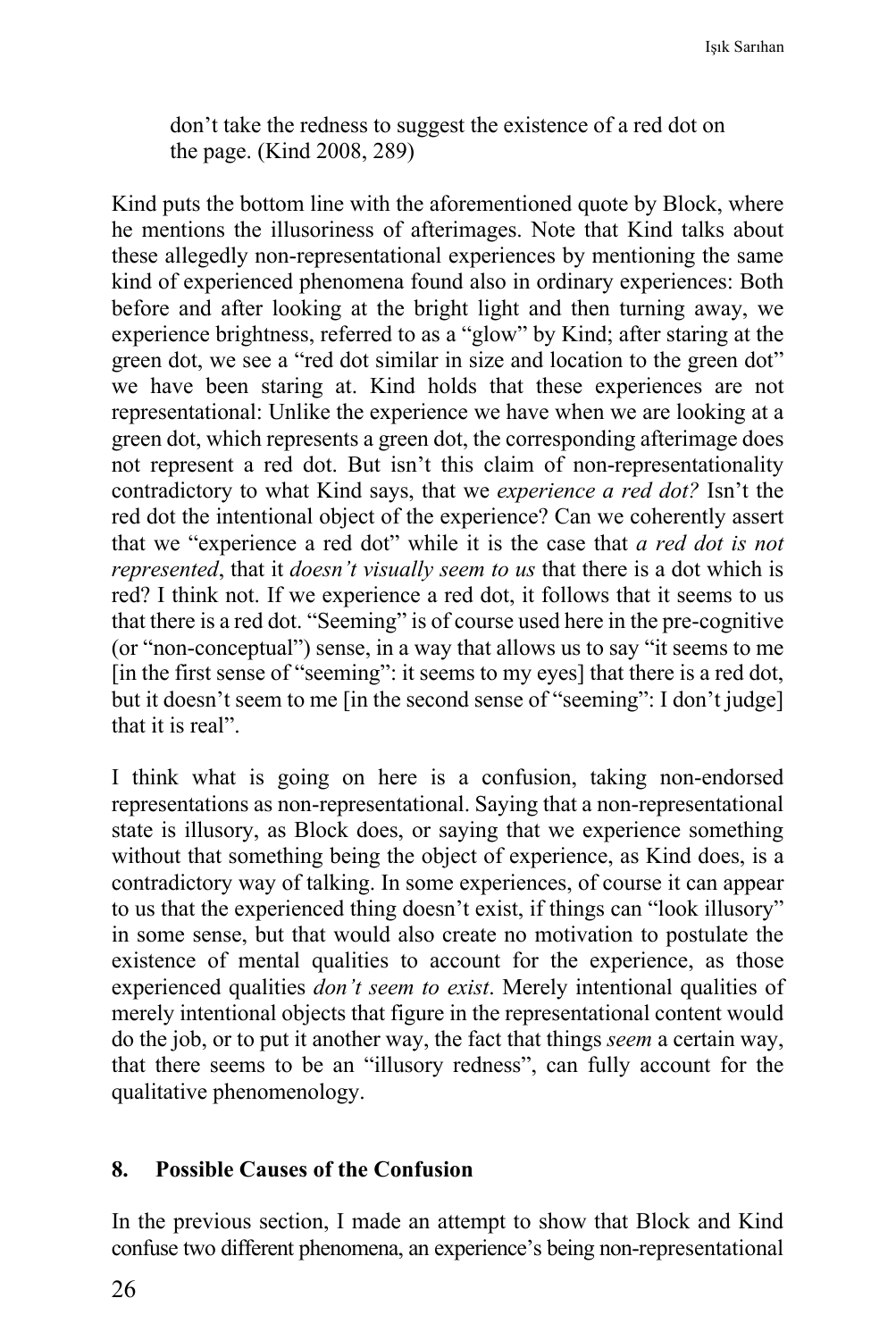and its being a non-endorsed representation. Now I want to investigate the psychological and linguistic causes of this confusion. What makes some of us prone to making this logically invalid move? I speculate that one determining factor here might be a verbal ambiguity in some expressions related to mental representation, expressions in the form of "it seems to me that X" or "it appears to me that  $X$ ". As I have mentioned earlier, one can talk of seeming in a cognitive way, as opposed to a visual/experiential way, as in phrases like "it seems to me that…" followed by a clause that expresses a proposition associated with a belief or belief-like state. So when you are in a visual state where the world in front of you seems to you to have such and such objects and properties, it is still possible that it doesn't seem to you, in the cognitive sense, that there are such objects and properties: Your mind is in two conflicting representational states at two different levels, and you endorse the higher, cognitive one. Even though at the end of the day the world doesn't include a red patch according to *you*, the cognizing subject, there is a red patch in front of you *according to your visual system*. <sup>24</sup> The logical fallacy lies in the following move: Starting with the premise that the world doesn't seem to be like this or that to you at the cognitive level, and moving to the conclusion that it doesn't seem to be like this or that to you *at all*.

But why don't we come across a similar fallacy when it comes to other non-endorsed visual states, like the Müller-Lyer illusion? I suggest that the answer can be found in the difference between how the visual state at hand becomes non-endorsed. If the illusoriness of the visual state is not so phenomenally obvious, and when we reflect on these experiences, we form higher-order beliefs that take as data the visual state *already conceptualized as a representational state*, and when we come to know about the illusoriness, we are in a state of explicit disbelief. To put it another way, when we are looking at the Müller-Lyer lines, understanding that we are in an illusory visual state involves, first of all, understanding that we are in a representational visual state, a state with a truth-evaluable content, and understanding that the content is false. So, no one would argue for qualia for a state like the Müller-Lyer illusion on the grounds of nonrepresentationality, as this state causes explicit belief or disbelief in us, and having explicit belief or disbelief that takes visual appearances as data means that we are aware of the visual representational state as a representational state. (It is called an "illusion", after all.) But we rarely have explicit belief or disbelief in cases of afterimages or phosphenes. The

 $24$  Here I don't mean to say that your visual system is an independently conscious homunculus. It is just that in cases of non-endorsement you distance yourself from how things look to you as represented by your visual system, and endorse your cognitive, judgmental representations about the environment.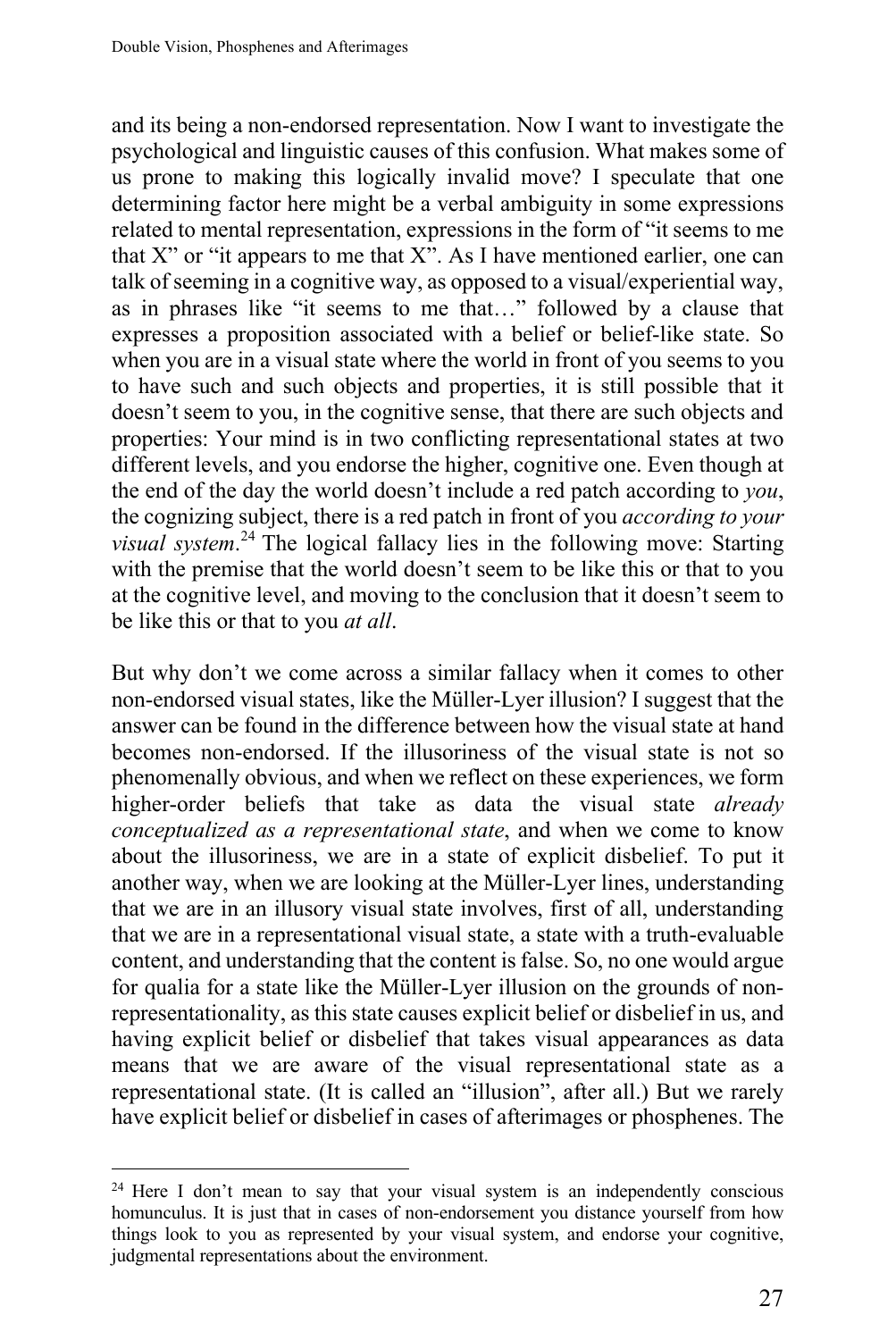factor that would prevent a similar fallacy in the Müller-Lyer illusion case is missing from the cases of automatic non-endorsement.

One could argue that I am not being charitable here to Kind and Block, and say that even though they might be mistaken, they are not confused: Maybe I shouldn't take their descriptions of these states at face value. Let's follow this suggestion and try to read Block and Kind in a way that wouldn't make them contradict themselves.

As for Block's way of putting things, it is hard to come up with a charitable reading. How can a talk of "illusoriness" be translated into nonrepresentational talk? I do not know. However, there can be prospects for charity for some aspects of Kind's description of afterimages. When talking about qualia, it is common that theorists use terms that are normally used to talk about represented properties, like when some philosophers say things like "a red-quale". By this, they don't mean that a certain quale is itself red, or that it necessarily represents redness. What is meant here is that the quale is the sort of quale we find in experiences that ordinarily represent redness. Also, it could be that when these philosophers talk of experience in a way where the grammar suggests an act-object structure, we shouldn't accuse them of failing to recognize that if a state such as an afterimage experience is supposed to be non-representational then it cannot have an act-object structure. Maybe when Kind says that "you might experience an afterimage in front of the photographer's face", she uses "experience" in the same way when we say that we "experience joy", where joy is not (or not so obviously is) the intentional object of the experience.

If this charitable reading is correct, then all of what Kind says should in principle be translatable to non-intentional qualia talk. According to this translation, in the above sentence, "afterimage" doesn't refer to the intentional object of the experience. Rather, the whole phrase "experiencing an afterimage" refers to a non-intentional mental state, as in "experiencing joy" (conceptualized for the sake of the argument as a nonintentional mental state), even though the "an" in "an afterimage" sets off some alarms: We can experience two afterimages at the same time, but can we experience "two joys" at the same time? Perhaps, and perhaps not, but in any case the parallelism already seems suspicious.

In any case, even if a non-intentional reading of "experiencing an afterimage" is possible, what to do with "an afterimage in front of the photographer's face"? My mental state is not in front of the photographer's face. Well, if "an afterimage" refers to an experience, and mental state tokens are identical to neural state tokens, and I am in front of the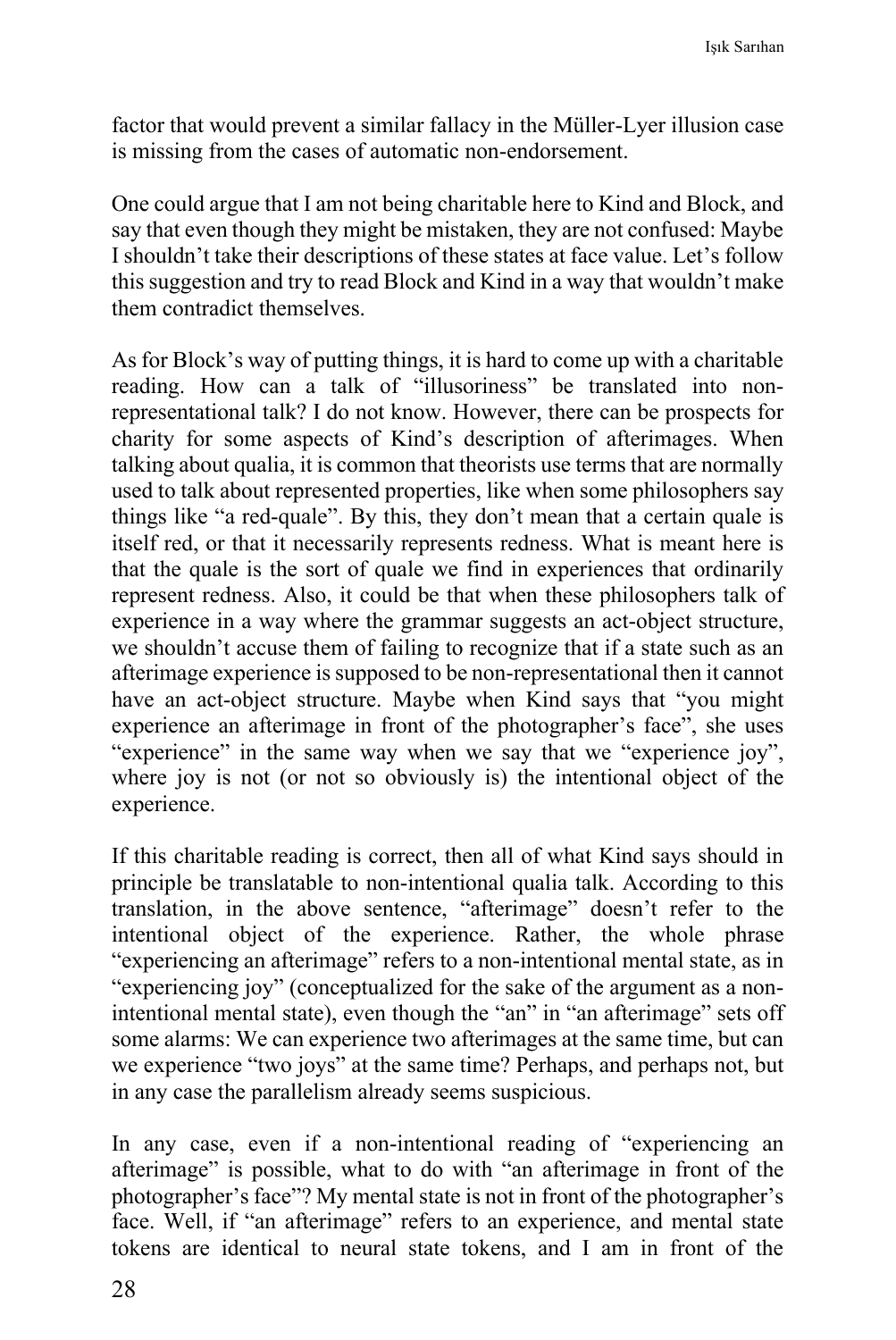photographer, then perhaps my experience is in front of the photographer's face in a sense, but this is obviously not what is meant by the phrase. Maybe we should understand it in the same way we are supposed to understand red-talk about qualia: Just like there can be red-afterimages in the sense that they instantiate a quale that we also find in red-representing states, there can be in-front-of-the-photographer's-face-afterimages, where we find the type of qualia, presumably shape and location related qualia, that our minds are supposed to instantiate when looking at faces or faceshaped objects. This translation doesn't seem impossible, but nevertheless, as Kind is describing an environmental situation that causes us to have afterimages, and our experience of the photographer's face, unlike the afterimage, is uncontroversially representational, it is much more plausible to read "in front of the photographer's face" as referring to nothing other than a spatial property related to the photographer's face as it is represented by the experience. So, after all, there visually appears to be something in front of the photographer's face.

Kind can insist that this natural reading is not correct, and the qualiatheoretical analysis is the correct description of the situation. But we should remember that Kind's article is titled "How to Believe in Qualia", and it is aimed at the reader who doesn't believe in qualia yet, or may not even have the concept of a quale, but who will be made to believe in qualia after following some instructions. So the initial steps of the description of the mental state and the description of the environmental factors that trigger it should not have references to qualia until the reader stumbles upon the relevant property by following the introspective steps. It would be surprising if Kind was expecting the uninitiated reader to translate this in-front-of-the-photographer's-face-talk into qualia-talk. More plausibly, what she is doing is just describing a non-endorsed representational state, with ordinary language that refers to represented objects and properties, such as the photographer's face and an illusory glow in front of it.

Perhaps there is a way that Kind could provide us a with a complete qualiatheoretical interpretation of the way she describes the afterimage experience that could get around the above objections, so maybe I am mistaken in attributing her a confusion. But that still wouldn't make the qualia theory more appealing. There is, after all, no apparent reason why we should interpret the ordinary talk of afterimages in such a complicated fashion and prefer the qualia view for a philosophical analysis of the mind. We have a simpler analysis which treats these states as illusions of an automatically non-endorsed sort, an analysis that applies to ordinary talk of afterimages, a talk which sounds linguistically the same as Kind's description of afterimages, but still makes sense without being translated into something very complicated that allegedly lies beneath the surface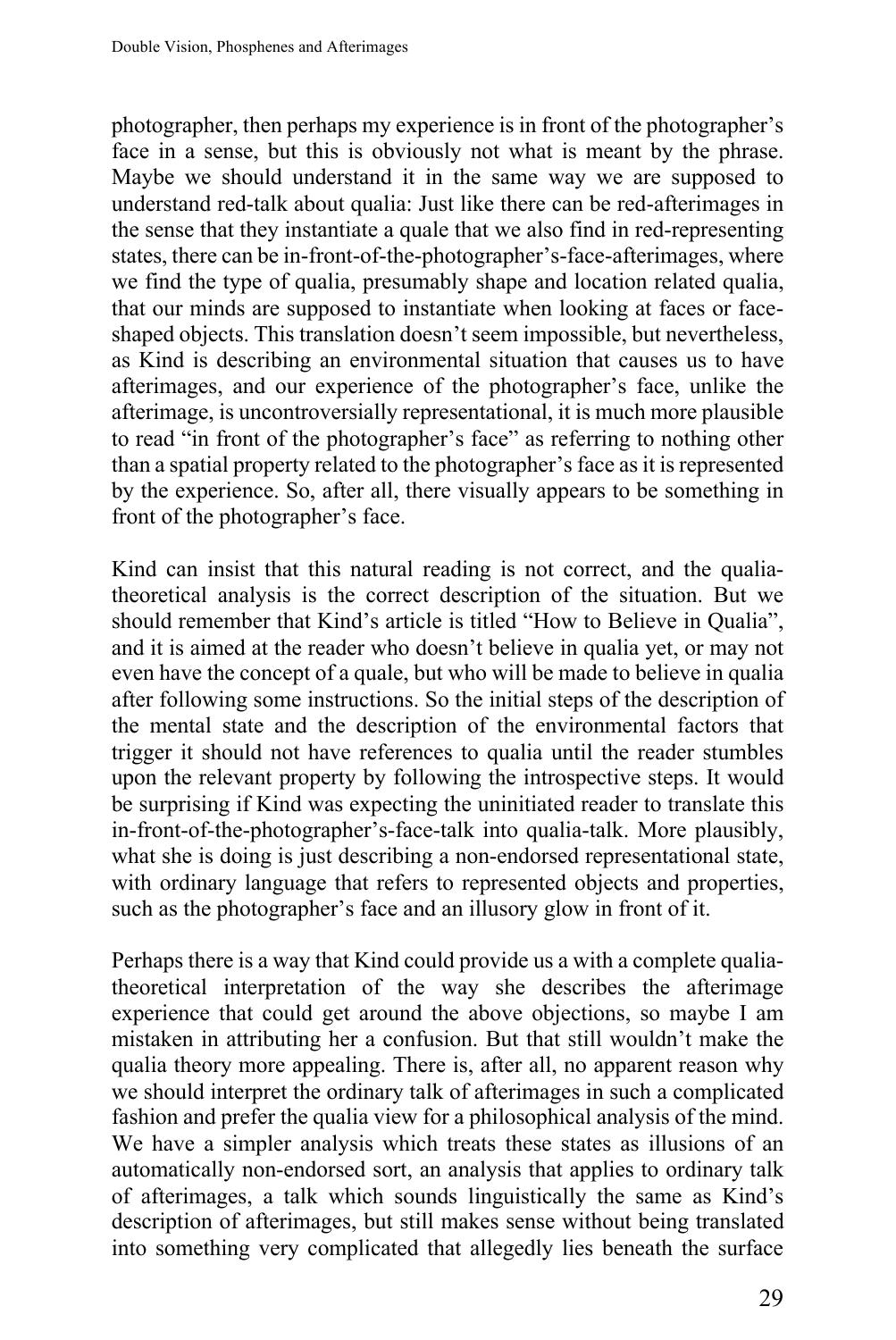linguistic form and that relies on a property called qualia that we have independent reasons to be suspicious of.

## **9. Concluding Remarks**

There are several other kinds of experiential phenomena, experiences with affective aspects like pain and orgasm, which are also among the armaments of the anti-representationalist. I want to briefly point to the similarity of these phenomena to the cases discussed above. These states might also be among the states which sometimes lose their belief-inducing function regarding the veridicality of their contents, not because they represent impossibilities or oddities, but because we care more about the very existence of these experiential states than their veridicality, as feeling pain on a real arm is as undesirable as feeling pain on a phantom arm.25 I will not provide a defense of representationalism about pain and orgasm along these lines here as it is beyond this paper's scope, and leave it at pointing at hints for this strategy found in the literature (see the discussion in Aydede 2009, sections 3.2 and 4.2). But if this initial line of thought is on the right track, in the future it can provide us with an explanation of the confusion of the anti-representationalist in the case of affective states as well.

In any case, I hope what I have argued above makes a case for representationalism for afterimage-like experiences. These experiences are automatically non-endorsed representations confusedly taken to be nonrepresentational states by some defenders of qualia, and when we examine the way they define these states, we see that they are actually talking about these experiences as if these states were a type of illusion, that is, a type of mental representation with truth-evaluable appearance content. And their representational nature makes the postulation of qualia unnecessary. They represent the world in certain ways, and if the represented qualities are not in the world, then they need not be instantiated in the mind or anywhere else. They simply do not exist. Afterimages and the like do not trigger explicit belief or disbelief at the cognitive level, but the lack of a representation at the cognitive level is not an obstacle to a representationalist analysis at the non-conceptual visual level. Compare with visual imagination: Imagination is also a representational state, and visually imagining a red patch does not make you believe or disbelieve that there is

 $25$  By "caring about the very existence of these experiential states rather than their veridicality" I do not mean that we care about some non-representational or non-intentional aspects of these states. We care about pain experiences because of the object of experience, the felt pain quality.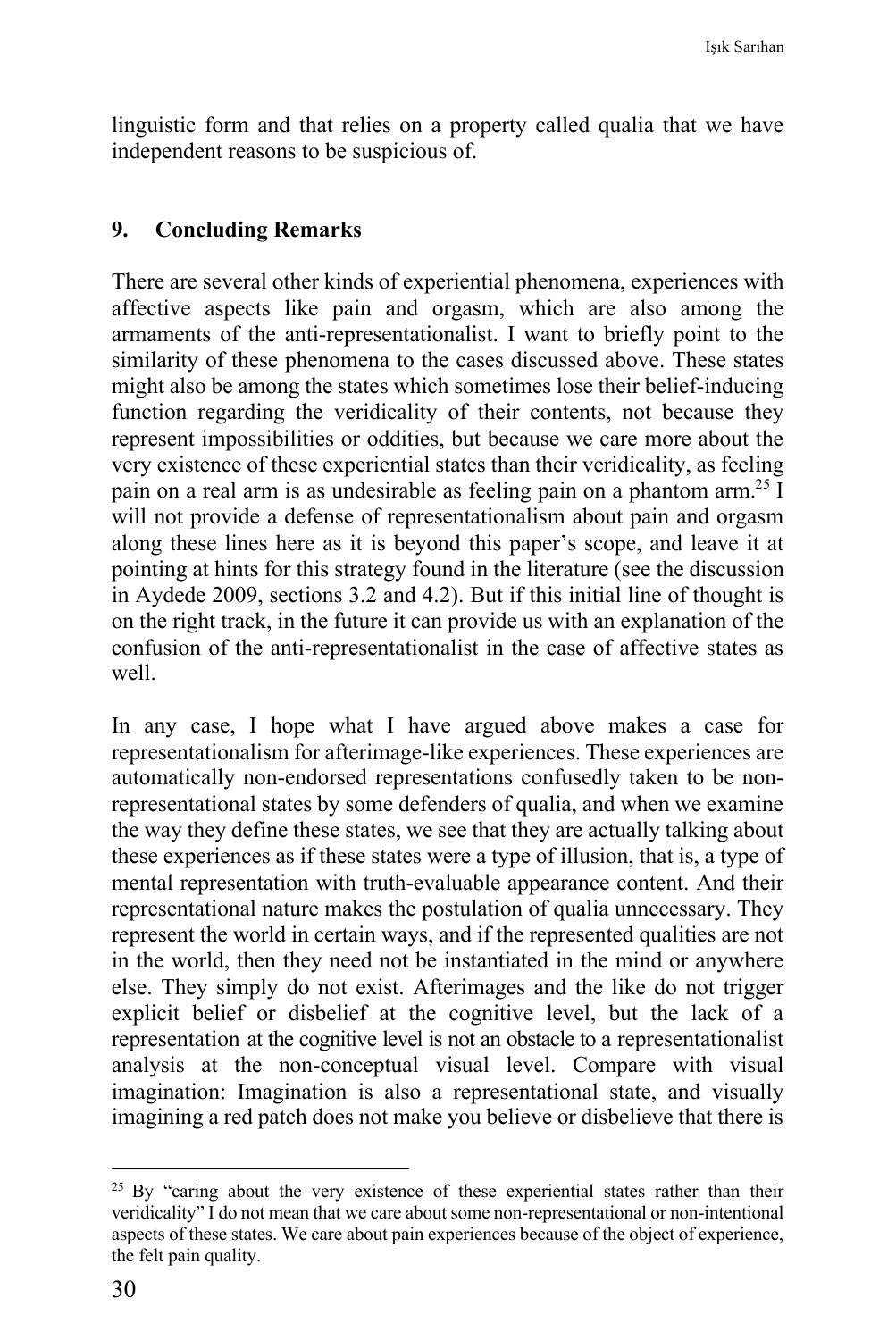a red patch, while still being a representational state which has a phenomenal character that is exhausted by the qualities of what it is an imagination *of*. The same applies to experiences of red afterimages.

### **Acknowledgments**

Thanks to Katalin Farkas, Howard Robinson, Alex Byrne, Amy Kind, Gianfranco Soldati, Martine Nida-Rümelin, and an anonymous reviewer for helpful comments on earlier versions of this paper.

# **REFERENCES**

- Ali, R. 2018. Does hallucinating involve perceiving? *Philosophical Studies* 175: 601-627.
- Aydede, M. 2009. Pain. In *Stanford Encyclopedia of Philosophy* (Winter 2012 Edition), ed. E. N. Zalta, http://plato.stanford.edu/entries/pain/ Accessed 16 May 2020.
- Ben-Yami, H. Unpublished. Afterimages and related phenomena.
- Block, N. J. 1996. Mental paint and mental latex. In *Philosophical Issues*, vol. 7: Perception, ed. E. Villanueva, 18-49. Atascadero: Calif.: Ridgeview.
- Block, N. J. 2010. Attention and mental paint. In *Philosophical Issues, 20: Philosophy of Mind*, eds. E. Sosa and E. Villanueva, 23-65. Oxford: Wiley-Blackwell.
- Boghossian, P., and D. Velleman. 1989. Color as secondary quality. *Mind* 98: 81-103.
- Bourget, D. 2015. Representationalism, perceptual distortion and the limits of phenomenal concepts. *Canadian Journal of Philosophy* 45: 16-36.
- Byrne, A. 2001. Intentionalism defended. *Philosophical Review* 110: 199- 240.
- Chalmers, D. J. 2004. The representational character of experience. *In The Future for Philosophy*, ed. B. Leiter, 153-181. Oxford: Oxford University Press.
- Crane, T. 1988a. The waterfall illusion. *Analysis* 48: 142-147.
- Crane, T. 1988b. Concepts in perception. *Analysis* 48: 150-153.
- Davis, F. A., D. Bergen, C. Schauf, I. McDonald, and W. Deutsch. 1976. Movement phosphenes in optic neuritis: a new clinical sign. *Neurology*, 26: 1100–1104.
- Gendler, T. 2008. Alief and belief. *Journal of Philosophy* 105: 634-663.
- Gow, L. 2019. Everything is clear: All perceptual experiences are transparent. *European Journal of Philosophy* 27: 412–425.